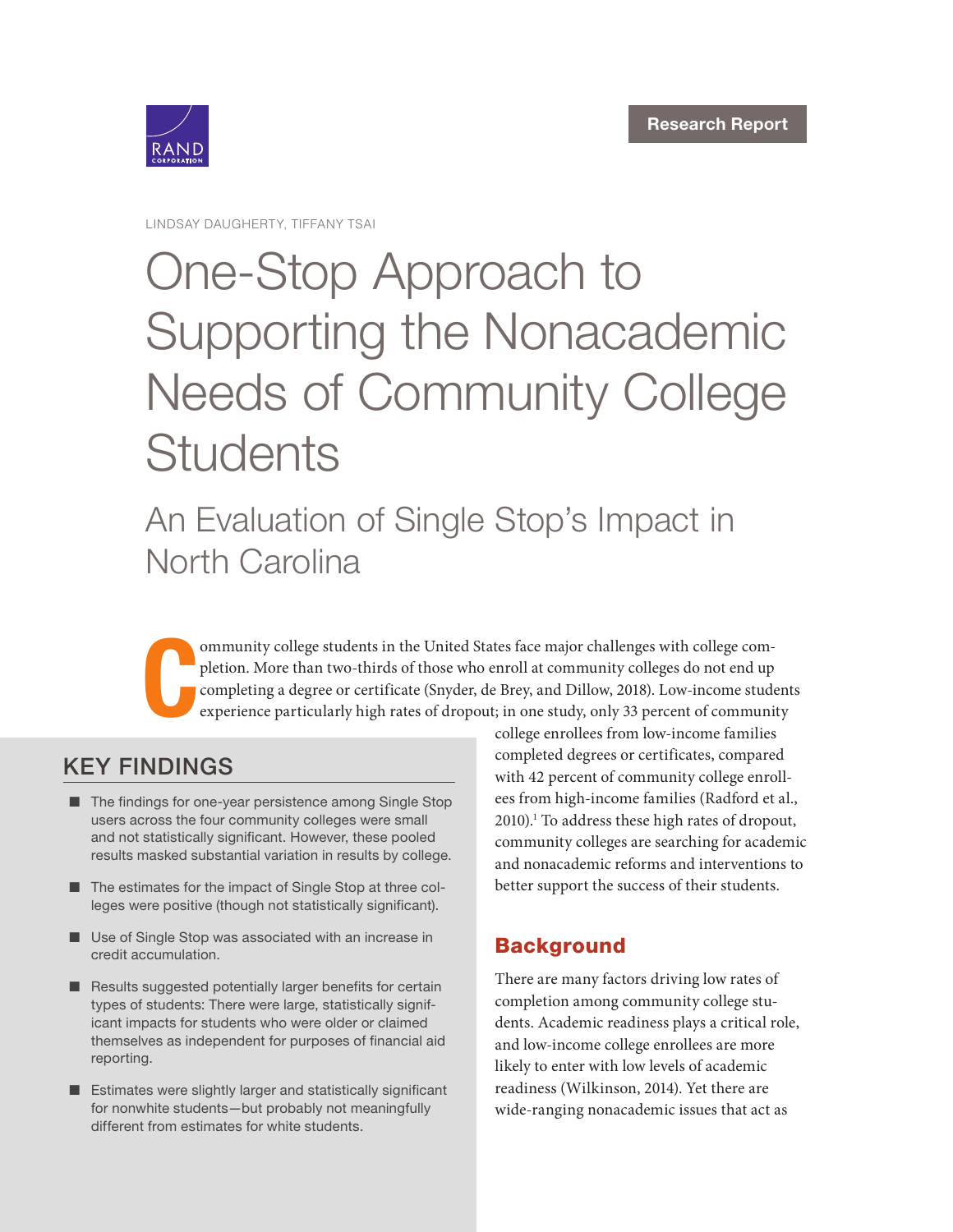barriers for low-income students. A lack of financial resources can present major challenges to college enrollment, and although financial aid does provide some relief, it is not sufficient to cover the full costs of tuition and room and board for community college students. Students in the lowest-income households averaged more than \$8,000 in unmet financial need after accounting for federal financial aid (Calahan and Perna, 2015).<sup>2</sup> As a result, some community college students are struggling to meet basic needs. In a survey of 70 institutions across 24 states, researchers found that 14 percent of students reported that they were homeless sometime within the past year, and 33 percent reported facing the highest levels of food insecurity (Goldrick-Rab, Richardson, and Hernandez, 2017). Low-income students may also face challenges with transportation, childcare, limited social capital to navigate college, and a lack of confidence in one's ability to succeed, among many other barriers (Community College Research Center, 2013).

Most community colleges are not equipped to support students with the wide range of nonacademic issues they might face. Counseling and advising departments are often understaffed, with ratios of 1,500 students to 1 adviser (Gallagher, 2010), and advisers often must prioritize academics. There may be institutional, governmental, and community resources available to help these students, but the students and their advisers do not have the capacity to navigate this complex web of resources (Karp, O'Gara, and Hughes, 2008; Nodine et al., 2012). Many colleges have developed early-alert systems to better identify students at risk of dropout and

#### Abbreviations

| ASAP        | Accelerated Study in Associate Programs |
|-------------|-----------------------------------------|
| CPCC        | Central Piedmont Community College      |
| <b>CUNY</b> | City University of New York             |
| <b>JSCC</b> | James Sprunt Community College          |
| <b>NCC</b>  | Nash Community College                  |
| <b>NSC</b>  | National Student Clearinghouse          |
| <b>WTCC</b> | Wake Technical Community College        |
|             |                                         |

provide them with academic and nonacademic support (Noel-Levitz, 2013). But these early-alert interventions rarely connect students to the broad range of wraparound services they might need, such as food stamps, health care, public housing, and legal services. Evidence suggests that only one in five community college students facing housing insecurity or food insecurity receives public support to address these needs (Goldrick-Rab, Broton, and Eisenberg, 2015). To improve the likelihood of student success, community colleges are trying to identify ways to better help students to navigate and access nonacademic supports that might be helpful in supporting their continued enrollment and success in college.

#### Single Stop's College Initiative

The goal of Single Stop's College Initiative is to offer a "one-stop shop" that connects students to nonacademic resources that may help them to address many of the challenges they face. When college students enter the Single Stop office, staff assess the students' needs and provide them with case management support that aims to connect them with existing governmental, institutional, and community resources.

Benefits screenings have been a central component of the Single Stop initiative; these screenings are a required service across all Single Stop sites and are the service that students most commonly receive across sites (Daugherty, Johnston, and Tsai, 2016; Goldrick-Rab, Broton, and Frank, 2014). The Single Stop software takes basic information about students and assesses their eligibility for a range of public benefits. Advisers then assist eligible students with navigating the application process. Many Single Stop sites also facilitate access to one or more community resources, with tax assistance, legal support, and financial counseling being the most-common services offered by sites. Sites may also connect students to other resources available from the institution or community, such as transportation assistance and emergency aid. The exact services offered by a site depend on institutional and site staff decisions and efforts to identify resources, as well as the resources available in the community.

Single Stop began providing services to low-income individuals nearly two decades ago and was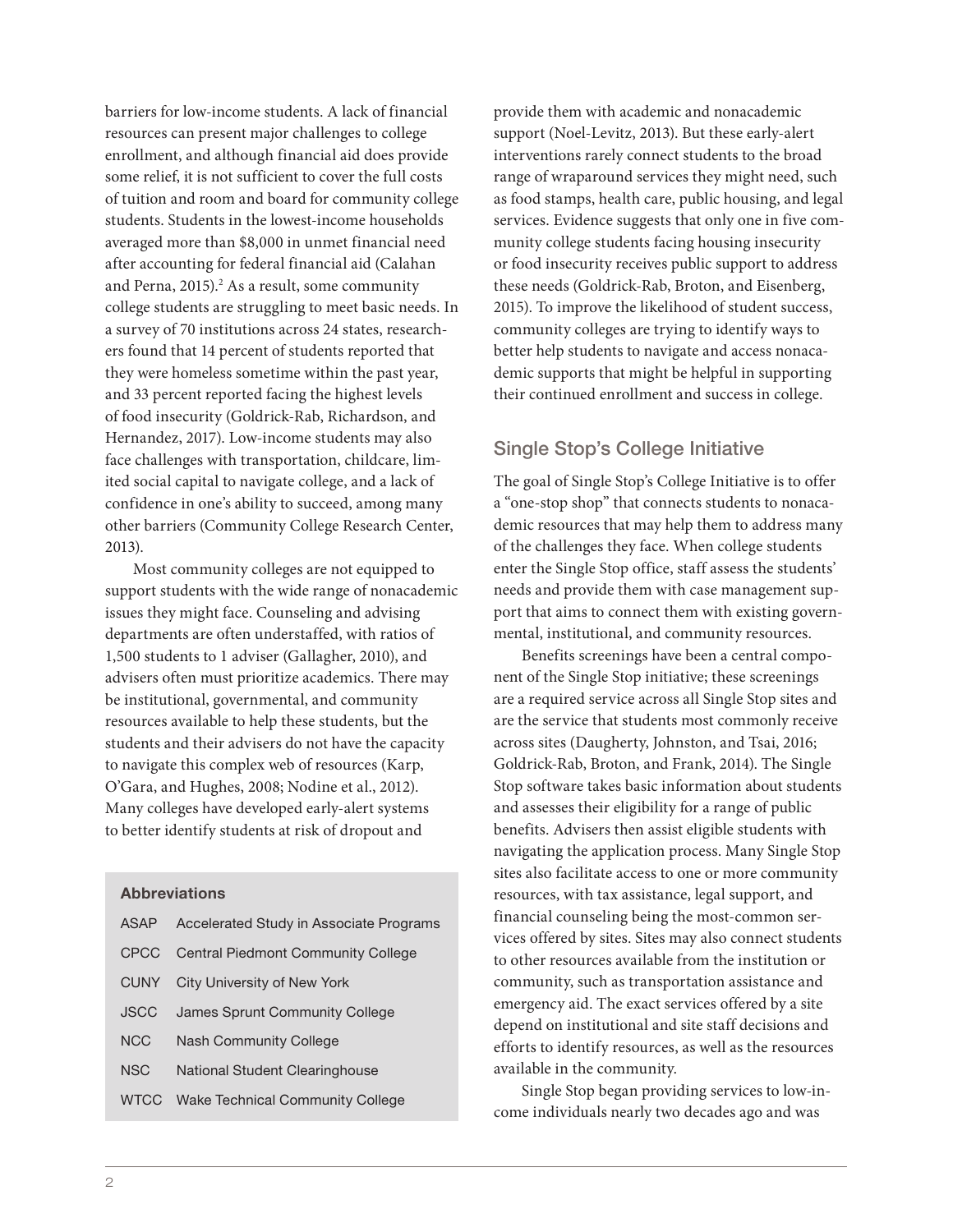By providing students with financial support, offering assistance with other life challenges, and fostering a strong sense of belonging within the college, Single Stop has the potential to increase a student's likelihood of completing a college degree or certificate.

first established as a national organization in 2007. Single Stop launched its College Initiative in 2009, and, according to conversations with Single Stop leadership, the program was operating at 34 sites across 29 community colleges across the country as of 2018. Single Stop offices are embedded in college campuses alongside other departments that deliver support services, such as financial aid and counseling. These sites receive strong support from the Single Stop office, commit to adopting Single Stop's model of support and outreach, and use common software and data systems for case management and benefits screenings. However, each site operates independently and hires staff locally, and Single Stop outreach and services are not coordinated in any way across campuses. The centers are staffed with individuals trained in social work and counseling.

There is a range of different ways that Single Stop sites bring students in for services. In some cases, outreach is informal, with students hearing about Single Stop from faculty, advisers, or other students. Referrals are an essential source of clientele for Single Stop sites. Staff at the sites also launch informational campaigns to eliminate stigma around use of public benefits and to connect students to services; these efforts may include signs and handouts, social media, and informational sessions. Some colleges may choose to target outreach to specific populations of students, such as newly entering students and students who may be more likely to benefit from the support. Local staff decisions play an important role in driving marketing and outreach approaches, so there is wide variation across sites.

Figure 1 presents Single Stop's theory of change, both from the perspective of the student and from the perspective of the college. As discussed, many students struggle to overcome financial barriers and can benefit from receiving assistance to address these barriers. And although there are large numbers of federal, state, and local programs and benefits that students might be eligible for, many students have not been utilizing these resources (Goldrick-Rab, Broton, and Eisenberg, 2015). Single Stop staff can help students access these benefits in a range of ways, including (1) identifying the range of governmental and community resources available to students, (2) providing students with information about these benefits and services, (3) screening students for eligibility, (4) helping students complete complex applications, (5) providing referrals to community services, and (6) otherwise facilitating access to benefits (e.g., hosting a food pantry on campus).

Although the theory of change emphasizes Single Stop's aim to bridge financial gaps, Single Stop services may offer nonfinancial benefits as well, such as helping students address legal issues or improving the ability of students to care for their health. For example, a prior implementation report suggested that Single Stop staff may help students feel connected to and supported by the college in a more general way (Goldrick-Rab, Broton, and Frank, 2014). By providing students with financial support, offering assistance with other life challenges, and fostering a strong sense of belonging within the college, Single Stop has the potential to increase a student's likelihood of completing a college degree or certificate.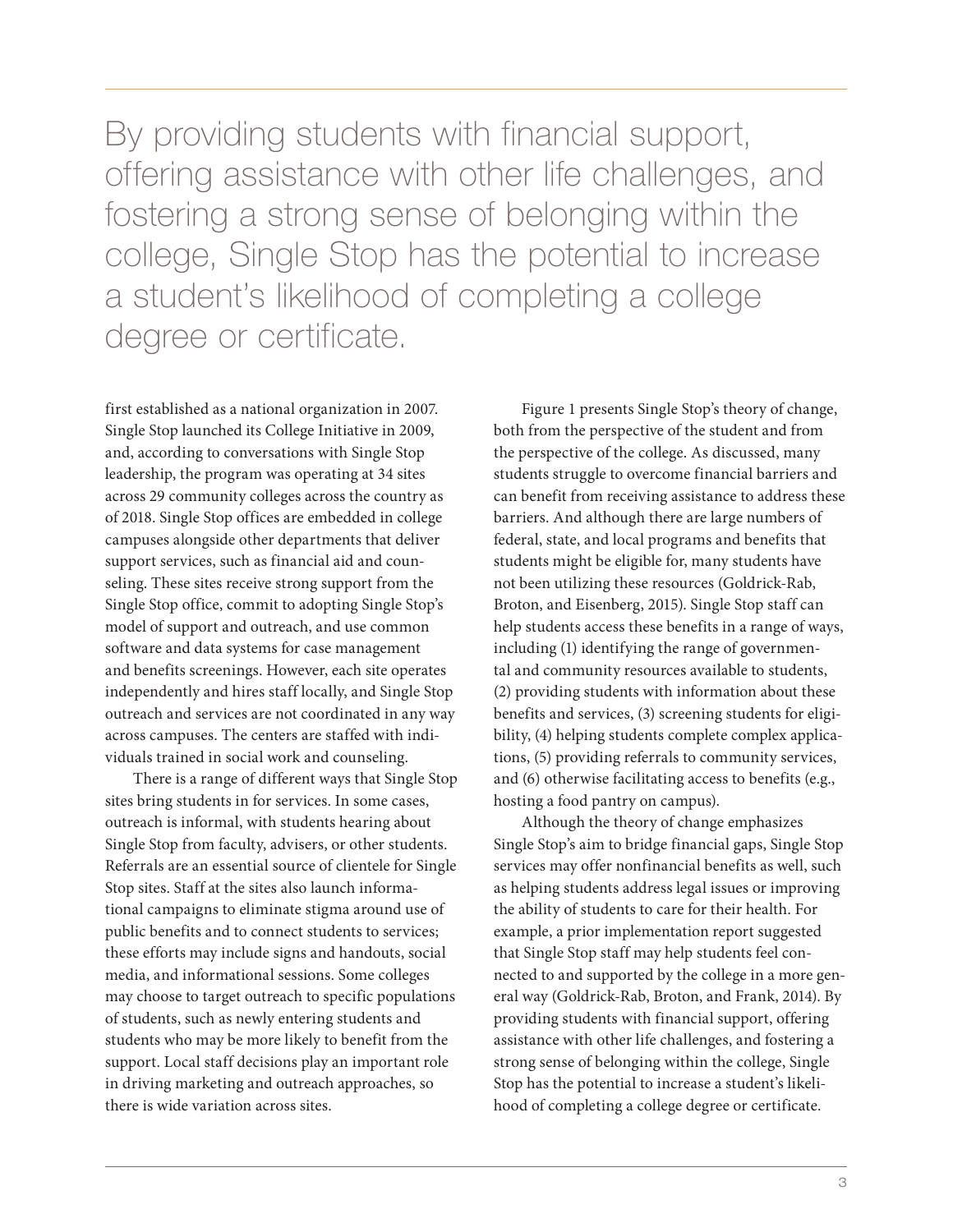#### FIGURE 1 Single Stop's Theory of Change



# Evidence on Nonacademic Support and Student Success in College

RAND conducted a prior evaluation of Single Stop's impact in four community college systems: Bunker Hill Community College (in Massachusetts), City University of New York (CUNY), Delgado Community College (in Louisiana), and Miami Dade College (in Florida). The study used a matching approach to create a comparison group of non–Single Stop users who looked similar to Single Stop users (similar to the methods used for this study) and found that students who used Single Stop had better postsecondary outcomes when compared with similar students who did not use Single Stop, especially for older students (Daugherty, Johnston, and Tsai,

2016). Across the four colleges, Single Stop students had one-year persistence rates that were 3 percentage points higher than their peers (55 percent, versus 52 percent for nonusers). Results varied by institution, and Single Stop users at CUNY saw particular success, with increases in persistence rates of 6 percentage points. The study also identified positive impacts on credits earned at several of the colleges.

Prior research suggests that, although the program provides students with critical support that they need to be successful in college, sites varied widely in implementation, and many implementation factors might help or hinder the ability of sites to effectively deliver services (Daugherty, Johnston, and Tsai, 2016; Goldrick-Rab, Broton, and Frank,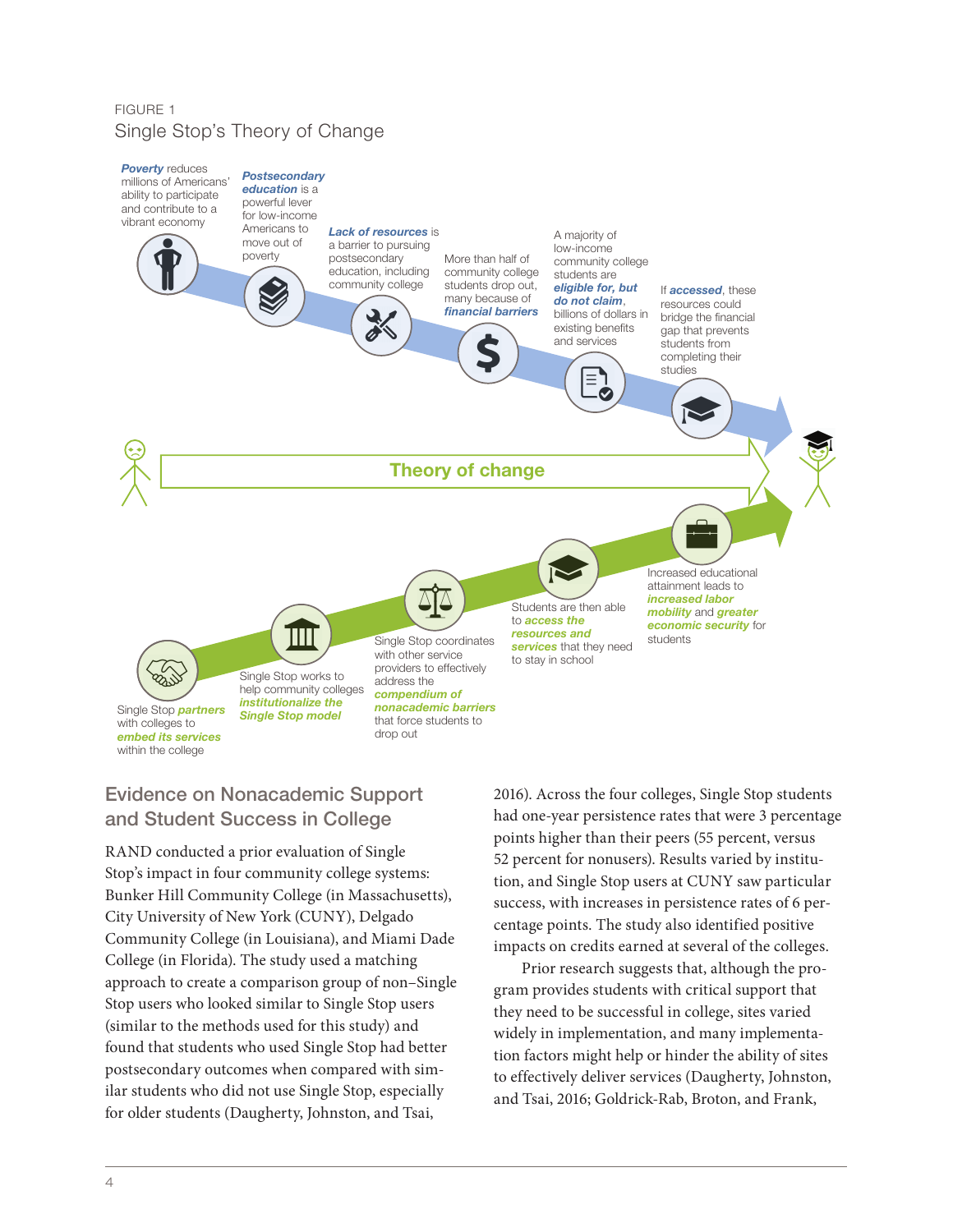2014). Goldrick-Rab, Broton, and Frank (2014) found that case-management services were an important area for expansion and improvement, according to some stakeholders. Implementation researchers also found significant room for improvement in terms of the data collected about the services and benefits received by students, but these factors also varied from institution to institution.

Single Stop is just one of many initiatives emerging to provide case management and wraparound services for community college students. For example, Accelerated Study in Associate Programs (ASAP), first offered and studied at CUNY, provides additional advising and financial aid resources, instruction in study skills, and instructional reforms to math and English coursework. Researchers found that ASAP led students to earn nine additional credits over three years, and rates of degree completion for students randomly assigned to the program doubled (Scrivener, Weiss, et al., 2015).

Another early program that aimed to provide broad support to students was Opening Doors, which included learning communities; financial aid; and enhanced advising, monitoring, and connecting of students and support services (Brock and Ritchburg-Hayes, 2006; Scrivener, Bloom, et al., 2008; Scrivener and Au, 2007; Scrivener and Pih, 2007). Impacts of the program on student persistence and credit accumulation were not detected until three semesters after completing the program; at that time, participants persisted at rates that were 5 percentage points higher and earned 0.7 additional credits (Scrivener, Bloom, et al., 2008). Various other interventions that connected students to enhanced advising and support have also demonstrated positive impacts on postsecondary outcomes (Avery, 2013; Barr and Castleman, 2016; Castleman and Goodman, 2018).

Financial aid programs have also been increasingly supplemented with wraparound supports (e.g., mental health counseling and social service programs), and these combined programs have demonstrated success in improving postsecondary outcomes. A study of the Carolina Covenant program indicated that the program's effectiveness was enhanced when a financial aid program was supplemented with a broad suite of academic and nonacademic wraparound services (Clotfelter, Hemelt, and

Ladd, 2018). In the Dell Scholars program, financial aid recipients were monitored by program staff and provided with as-needed wraparound supports, such as assistance with childcare and help managing stress. Research indicated that the program led to a 25 percent increase in graduation rates (Page et al., 2017).

Single Stop differs from the programs described above in several notable ways. These other programs typically combine nonacademic support with direct financial aid, instructional interventions, or academic supports, providing wide-ranging, intensive (and oftentimes costly) support to students. Access to these programs is typically restricted, and students must apply and meet certain criteria to receive the support. Single Stop focuses exclusively on nonacademic supports and is unique in its focus on leveraging government social service programs to offer nonacademic support to students, whereas the programs above primarily rely on traditional financial aid and on institutional and community-provided support services. In addition, Single Stop aims to embed its offices on the campus and gain visibility as a core support service that is broadly available to all students in the college—although staff do make efforts to explicitly target outreach to students who face the greatest challenges. Given that Single Stop differs from these other programs in terms of the breadth of services and the population served, we might anticipate differences in impacts. However, the other programs serve as useful comparisons because there is some crossover in services with Single Stop, and the programs serve similar populations of community college students. In addition, with limited resources for student support services, some college administrators might need to make decisions between these more intensive, targeted programs and wider-reaching support services, such as Single Stop.

#### The Aims of This Report

Single Stop and the John M. Belk Endowment were interested in understanding whether new Single Stop sites established in four North Carolina community colleges could demonstrate impacts similar to those found for Single Stop users at other community colleges in a prior RAND study (Daugherty, Johnston,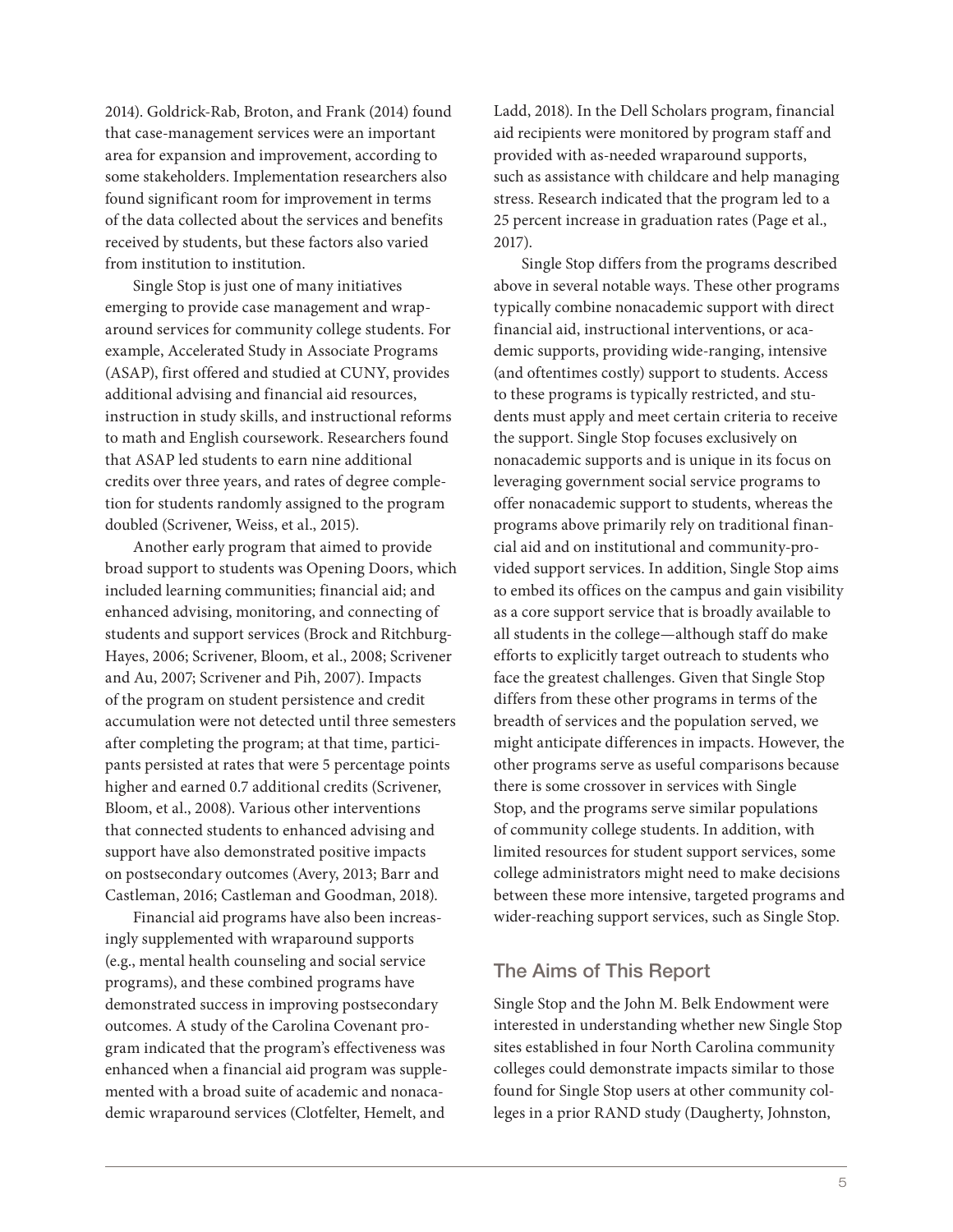and Tsai, 2016). The study described in this report focused on three research questions:

- 1. What is the overall impact of Single Stop use across the four North Carolina community colleges on persistence and credit accumulation?
- 2. Do the impacts of Single Stop vary across sites or colleges?
- 3. Do the impacts of Single Stop vary for students with different characteristics?

We consider the first question, pertaining to the overall impact of Single Stop, as the primary (or confirmatory) research question. We consider the second and third questions as exploratory (or secondary) because small sample sizes mean that we do not have the statistical power to identify differences across the groups. Based on prior findings, we anticipate that we might find larger estimates for older students, because these students might have had higher rates of need and eligibility for Single Stop services. We had limited information about the individual sites and implementation, so we did not have any a priori hypotheses about how findings might vary across sites.

To assess the impact of Single Stop use, we identified Single Stop users and compared outcomes for these students with a group of their peers who were enrolled in the same college at the same time but did not use Single Stop. The key challenge was to find peers who were as similar as possible, so that the only differences between the Single Stop users and this comparison group were their interactions with Single Stop.

In the remainder of this report, we provide a description of the North Carolina Single Stop sites included in the study, a description of the data used for the study, and our key measures of Single Stop use and postsecondary-success outcomes. Then we describe our weighting approach to developing a comparison group of non–Single Stop users. We conclude with a discussion of findings and key takeaways from these results. A technical appendix that provides additional detail about the data and methods is available online at [http://www.rand.org/pubs/](http://www.rand.org/pubs/research_reports/RR2767.html) [research\\_reports/RR2767.html](http://www.rand.org/pubs/research_reports/RR2767.html).

# Single Stop Study Sites in North **Carolina**

The four community colleges included in the study were Central Piedmont Community College (CPCC), Nash Community College (NCC), James Sprunt Community College (JSCC), and Wake Technical Community College (WTCC). The colleges were diverse: two large urban colleges, a small suburban college, and a small rural college.

Table 1 displays summary statistics for students who were enrolled in spring 2016 or fall 2016. Student characteristics varied across the four colleges, but each of the colleges had large populations of students who were likely to face nonacademic challenges and had the potential to benefit from Single Stop services. Enrollees had household incomes that were less than half of the median household income in the United States in 2016 (Guzman, 2017). More than one in four students at each college had dependent family members they were providing for, and at CPCC, nearly half of all students had dependents. Fewer than a third of students were enrolled full time across the four study colleges.

Of the four colleges, NCC was the first to open a Single Stop site, in late October 2015, followed by WTCC in November 2015 and CPCC in February 2016. JSCC's Single Stop site opened in May 2016 and did not start providing benefits screenings until after the spring 2016 semester. WTCC discontinued its work with Single Stop in the spring 2016 semester, although it has continued with some of the referral services first introduced under Single Stop. Sites at the other three colleges continued to operate as of fall 2018.

Table 2 describes the services or referrals that students were reported to have received at each of the four sites during the first two full semesters of operation, spring 2016 and fall 2016. Most students who interacted with Single Stop received benefits screenings, and nearly a quarter of students were referred to tax services across sites.<sup>3</sup> Sites varied in whether they offered referrals to tax, legal, financial, and transportation assistance. In addition to these core Single Stop services, sites identified other institutional and community resources that could be accessed. For example, NCC's site was also able to offer some Single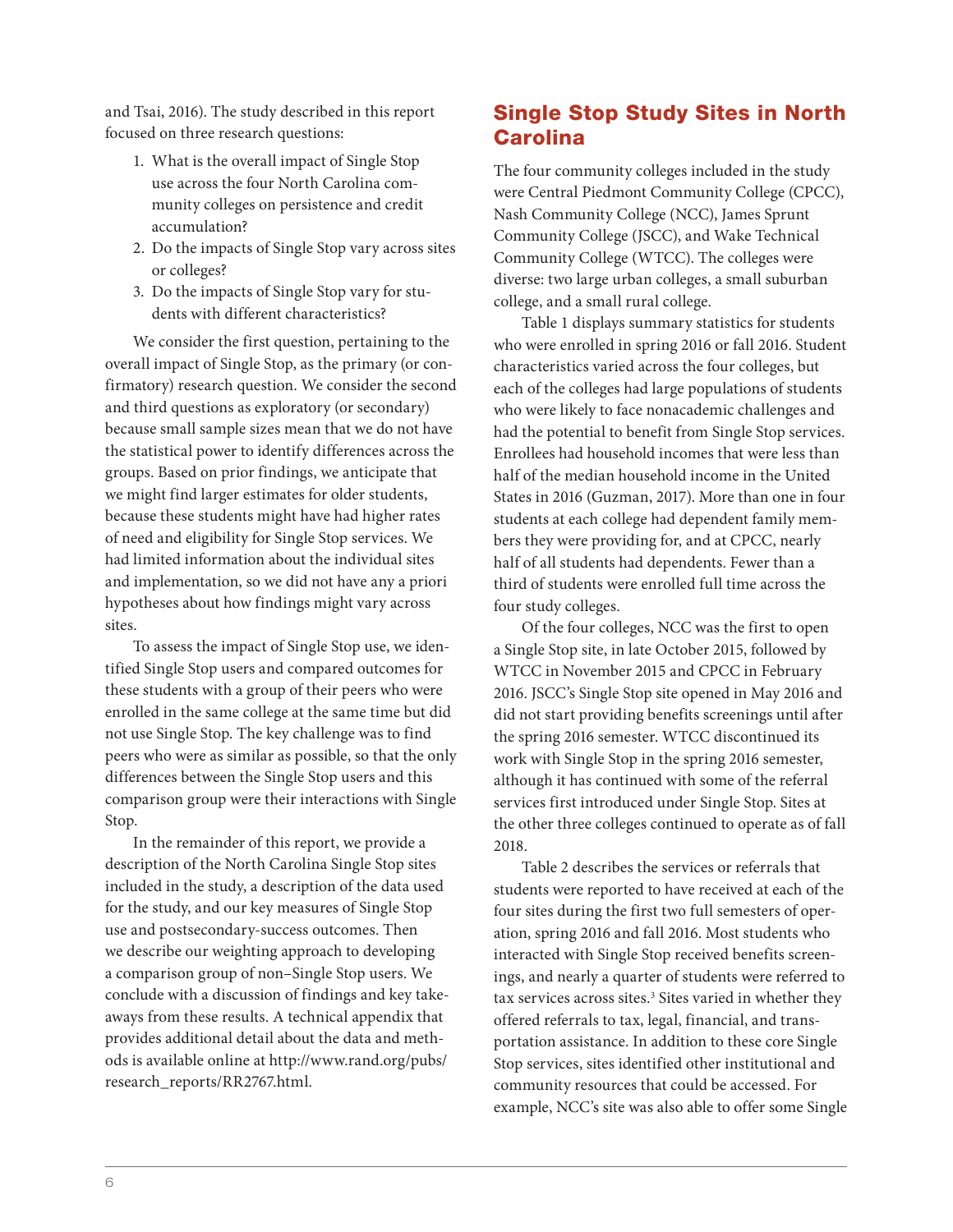#### TABLE 1 Characteristics of the Study Sample

| Characteristic                 | <b>CPCC</b>  | <b>NCC</b> | <b>JSCC</b> | <b>WTCC</b> | Total    |
|--------------------------------|--------------|------------|-------------|-------------|----------|
| Students in sample (#)         | 28,783       | 4,880      | 1,236       | 30,821      | 65,720   |
| Student demographics           |              |            |             |             |          |
| Female                         | 55.1%        | 57.0%      | 66.7%       | 54.8%       | 55.3%    |
| Age (average)                  | 25.7         | 26.0       | 23.1        | 26.4        | 26.0     |
| White                          | 43.6%        | 54.0%      | 46.6%       | 51.1%       | 47.9%    |
| <b>Black</b>                   | 30.8%        | 34.1%      | 28.6%       | 25.1%       | 28.3%    |
| Hispanic                       | 13.1%        | 4.9%       | 21.5%       | 10.8%       | 11.6%    |
| Asian                          | 5.0%         | 1.1%       | 0.2%        | 3.8%        | 4.0%     |
| Family makeup                  |              |            |             |             |          |
| Has dependent                  | 48.8%        | 40.0%      | 37.6%       | 27.0%       | 34.9%    |
| Is dependent                   | 48.5%        | 41.8%      | 42.8%       | 45.1%       | 46.3%    |
| Financial resources            |              |            |             |             |          |
| Financial aid receipt          | 44.8%        | 99.0%      | 97.7%       | 37.0%       | 45.8%    |
| Annual household income        | $<$ \$35,000 | \$26,913   | \$24,627    | \$27,244    | \$27,149 |
| Enrollment characteristics     |              |            |             |             |          |
| First time enrolled at college | 30.2%        | 33.1%      | 42.5%       | 31.3%       | 31.1%    |
| Full time                      | 30.3%        | 39.5%      | 41.0%       | 24.1%       | 28.2%    |
| Prior academic performance     |              |            |             |             |          |
| High school GPA                | 2.59         |            | 2.71        | 2.69        | 2.65     |
| Cumulative college GPA         |              | 2.75       |             |             | 2.75     |
| Cumulative credits attempted   | 23.4         | 25.6       | 26.6        | 19.7        | 21.9     |
| Cumulative credits earned      | 35.2         | 19.6       | 20.5        | 18.5        | 25.9     |

NOTES: This table presents summary statistics for all students in the sample: spring 2016 and fall 2016 enrollees at CPCC, NCC, and WTCC and fall 2016 enrollees for JSCC. Measures of prior academic performance were calculated at the time of first enrollment within these two semesters (i.e., at start of fall 2016 for those not enrolled in spring 2016 and at start of spring 2016 for all others). — = data were not available.

# TABLE 2 Percentage of Students Receiving Some Support from Single Stop Staff, by Service

| <b>Type of Service</b>    | <b>CPCC</b> | <b>NCC</b> | <b>JSCC</b> | <b>WTCC</b> | Total |
|---------------------------|-------------|------------|-------------|-------------|-------|
| Benefits screenings       | 99.5%       | 87.9%      | 75.9%       | 84.8%       | 88.3% |
| Tax services              | 7.1%        | 43.4%      | 47.4%       | 13.9%       | 24.3% |
| Legal assistance          | 7.1%        | N/A        | 3.0%        | 2.6%        | 3.8%  |
| <b>Financial services</b> | 3.5%        | N/A        | 9.0%        | N/A         | 3.3%  |
| Transportation assistance | 23.2%       | N/A        | 1.5%        | N/A         | 8.3%  |

NOTES: Data were pulled from Single Stop data system records for all usage during the spring 2016 and fall 2016 semesters. Percentages represent the percentage of enrollees who had some type of interaction with Single Stop at the four study colleges, by type of service. Interactions range from referrals to provision of services and do not imply that benefits or services were actually received. N/A = not applicable (the service was not offered).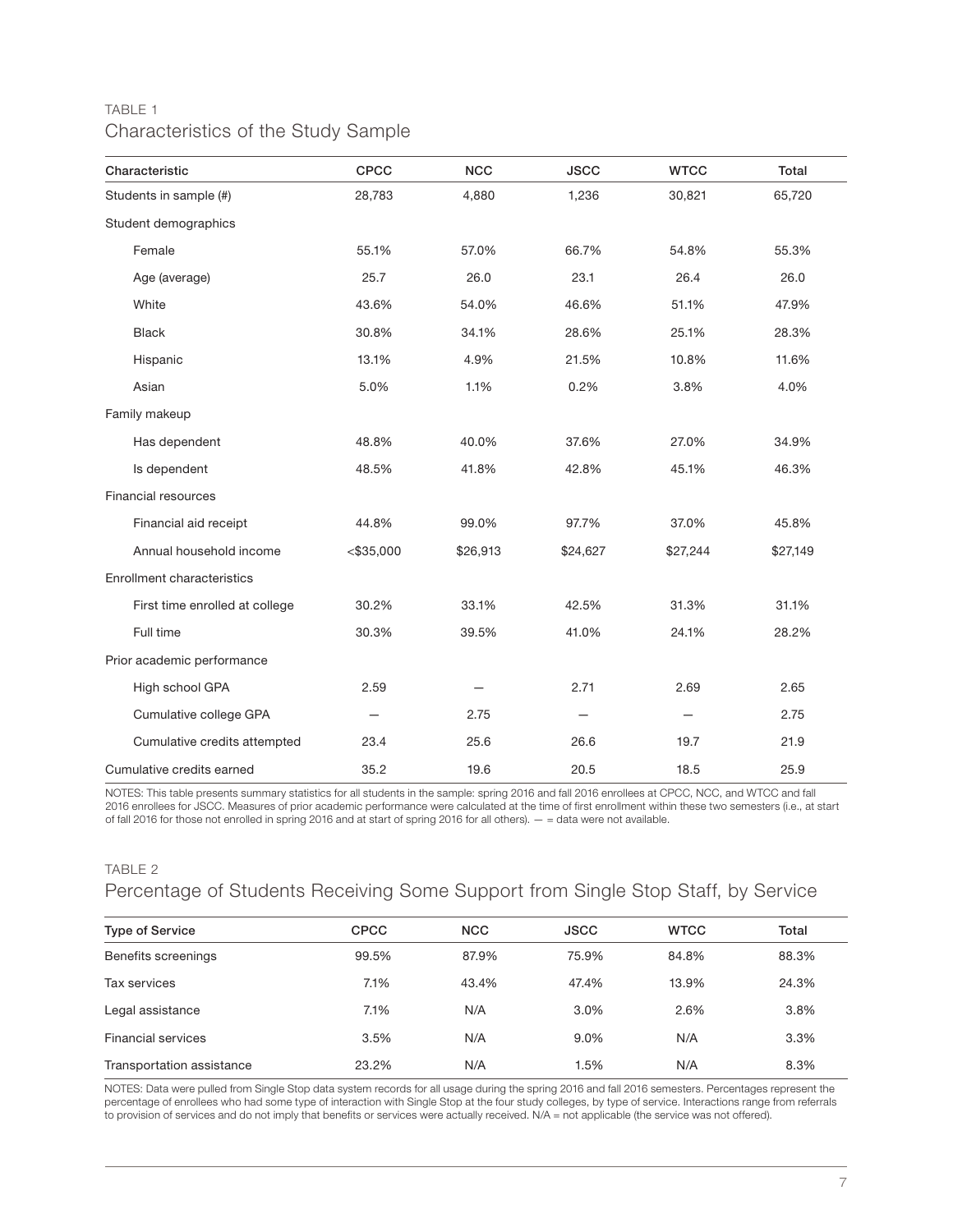Single Stop users were more likely to be female, older, and low income and were more likely to have dependents.

Stop users resources from a "Blue Love fund" that offered emergency aid, usually in the form of gas or grocery cards.4

At each of the study colleges, Single Stop sites attempted to serve all of the students who stepped into the Single Stop office. However, students varied in their ability to benefit from Single Stop services, depending on whether they faced substantial nonacademic barriers, qualified for the services offered, or were not already receiving benefits. Single Stop sites engaged in a range of efforts to market their services to students, including outreach to faculty and staff to encourage referrals, signs and handouts posted across campus, posts on social media, and informational sessions. Yet just 2 percent of students were served across sites during the first two full semesters of operation. The percentages of students served varied by college, with WTCC and CPCC reaching just 1 percent of students, while NCC and JSCC served 4 and 16 percent of enrollees, respectively. In RAND's prior study, services reached 5 to 23 percent of first-time enrollees (Daugherty, Johnston, and Tsai, 2016). Differences in percentages of students reached might have been driven by the need for these sites to build capacity, integrate into the campus, and engage in outreach in the early semesters after sites were first established (whereas some of the sites in the prior study had been operating for a number of years at the time of evaluation). In addition, the prior study focused on first-time students, and first-time

enrollees might have used Single Stop at higher rates if outreach efforts were targeted to these students.

Table 3 compares the average characteristics of students who did and did not use Single Stop across the four colleges, confirming that Single Stop users were more likely to be first-time enrollees than the overall student population. Students using Single Stop were different from the average non–Single Stop user other ways as well: Single Stop users were more likely to be female, older, and low income and were more likely to have dependents. These patterns were expected, as students with these characteristics were more likely to need and be eligible for the services offered by Single Stop. In addition, Single Stop users were more likely to be enrolled full time, which might have been due to exposure and opportunity to access Single Stop services.

# Our Approach to Evaluating Single Stop's Impact

To determine the impact of Single Stop on student success in college, we needed to compare students who used Single Stop with similar students who did not use Single Stop. Yet, as Table 3 indicates, Single Stop students were different from the overall student population along a range of factors related to the likelihood of success in college; for example, these students had fewer resources and family responsibilities that might have acted as barriers to success and had lower levels of academic achievement, signaling potential academic barriers. There might have been other differences between students who used Single Stop services and students who did not use Single Stop that were not reflected in Table 3. For example, struggling students who sought out help from Single Stop might have been more motivated than their peers who were also struggling but did not seek out Single Stop services. And there were aspects of financial need that were not fully captured by household income, such as whether a student had a reliable place to live and enough food to eat.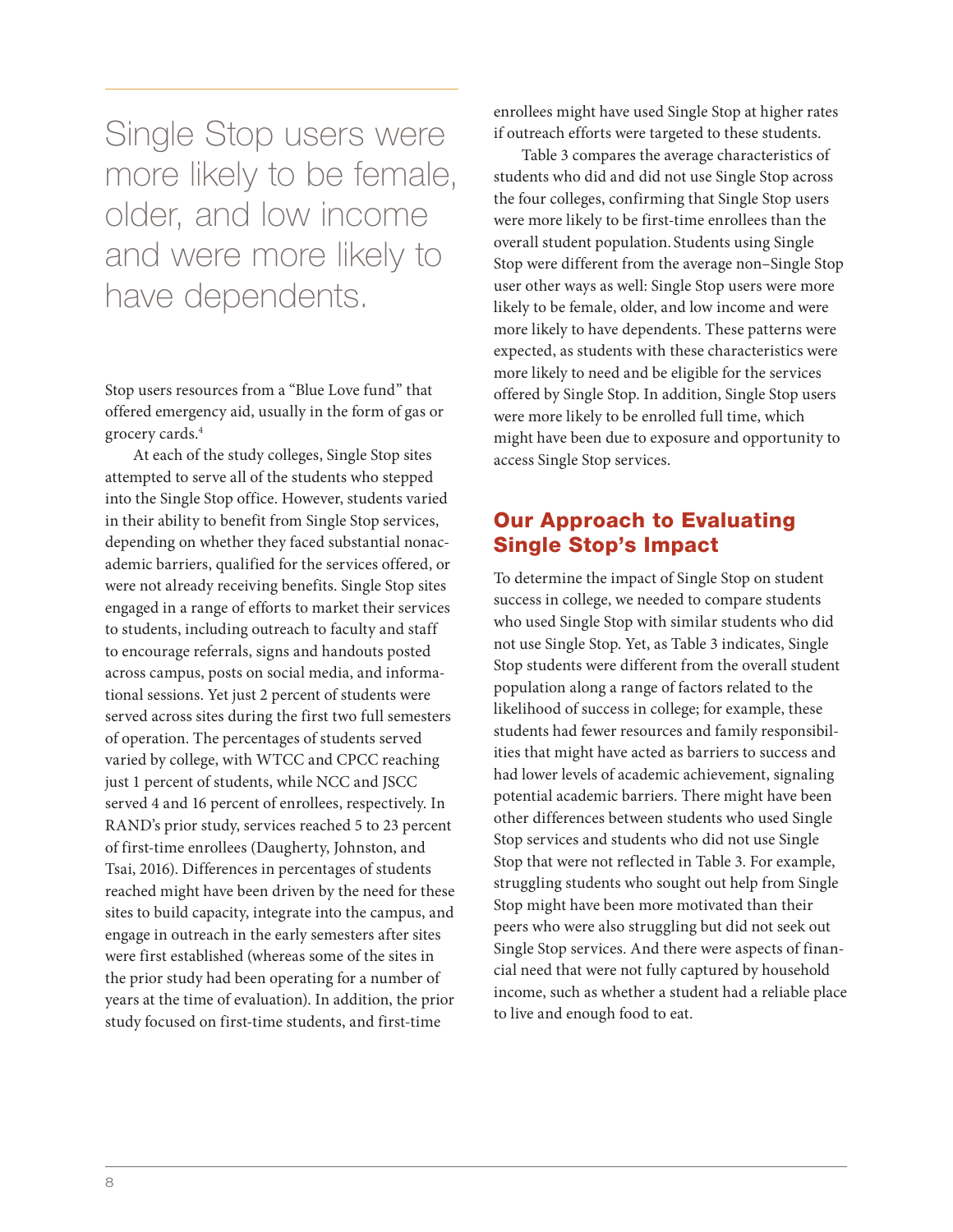#### TABLE 3 Characteristics of Students Who Did and Did Not Use Single Stop

| Characteristics                | <b>Single Stop Users</b> | Non-Single Stop Users | <b>Difference</b> |  |
|--------------------------------|--------------------------|-----------------------|-------------------|--|
| Student demographics           |                          |                       |                   |  |
| Female                         | 72.0%                    | 55.2%                 | $0.338***$        |  |
| Age (average)                  | 29.8                     | 26.0                  | $0.397***$        |  |
| White                          | 24.7%                    | 48.1%                 | $0.470***$        |  |
| <b>Black</b>                   | 56.4%                    | 28.1%                 | $0.630***$        |  |
| Hispanic                       | 9.9%                     | 11.6%                 | 0.053             |  |
| Asian                          | 1.7%                     | 4.1%                  | $0.118**$         |  |
| Family makeup                  |                          |                       |                   |  |
| Has dependent                  | 47.1%                    | 34.7%                 | $0.261***$        |  |
| Is dependent                   | 27.0%                    | 46.6%                 | $0.393***$        |  |
| Financial resources            |                          |                       |                   |  |
| Financial aid receipt          | 87.5%                    | 45.4%                 | $0.846***$        |  |
| Annual household income        | \$18,275                 | \$27,264              | $0.219***$        |  |
| Enrollment characteristics     |                          |                       |                   |  |
| First time enrolled at college | 41.7%                    | 31.0%                 | $0.230***$        |  |
| Full time                      | 47.4%                    | 28.1%                 | $0.430***$        |  |
| Prior academic performance     |                          |                       |                   |  |
| High school GPA                | 2.34                     | 2.76                  | $0.361***$        |  |
| Cumulative college GPA         | 2.43                     | 2.65                  | $0.343***$        |  |
| Cumulative credits attempted   | 21.2                     | 21.9                  | 0.028             |  |
| Cumulative credits earned      | 20.6                     | 25.9                  | $0.175***$        |  |
| Number in sample               | 578                      | 65,142                |                   |  |

NOTES: This table presents summary statistics for all enrollees in the spring 2016 and fall 2016 semesters, comparing students who used Single Stop in their first semester of access to the services with students who did not use Single Stop in their first semester of access. Values in the Single Stop user and nonuser columns represent averages, while differences are reported as standard errors.  $-$  = data were not available.

\*\*\* *p* < 0.001; \*\* *p* < 0.01.

To isolate the impact of Single Stop from all these other factors, we needed to identify a comparison group that was more similar to Single Stop users on factors we observed (e.g., race, gender) and factors we could not observe (e.g., motivation, homelessness). We next describe the data, measures, and sample used for this analysis, as well as the three-step process used to select our comparison group.

#### Data and Key Measures

We relied on three data sources for the analysis: Single Stop case management records, administrative data from the four study colleges, and National Student Clearinghouse (NSC) data. Single Stop provided student-level data, which consisted of all records of Single Stop use from the time the sites were opened through fall 2017. We received data from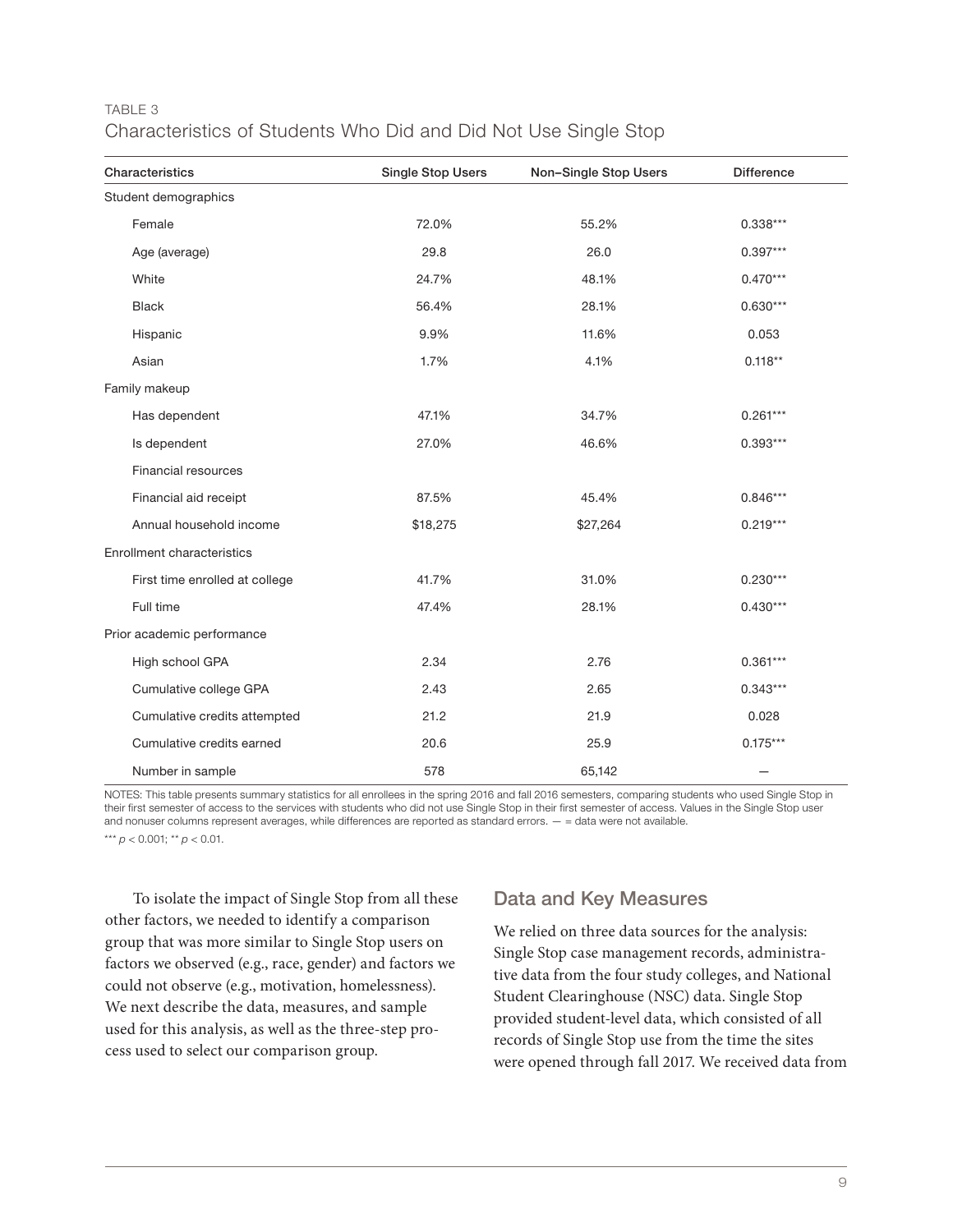the study colleges that had demographic, financial, and educational data on all enrollees at the colleges between the fall 2015 and spring 2017 semesters. We provide additional detail on these data and the key variables used for the analysis, with additional detail provided in the technical appendix.

#### *Data and Measures of Single Stop Use*

The data used to identify Single Stop users were drawn from a common case management software system that was used across all Single Stop sites. Single Stop staff used the software to document interactions with students and services received and, in some cases, captured financial and in-kind benefits students received through interactions with Single Stop. All students who entered the Single Stop office were asked to sign into the system or had data entered by a Single Stop staff member, and this system tracked students by their name or student ID. We used names, birth dates, and student IDs to match Single Stop data to administrative data but were unable to. Because use of Single Stop by noncollege students is rare, the primary explanation for mismatches is that there were errors in the identifying information collected by the Single Stop sites.<sup>5</sup> Given these challenges, there might have been some students who were mistakenly included in the comparison group despite having used Single Stop services.

For the purposes of this study, we defined Single Stop users broadly, including all students who had any Single Stop record within a semester. Although Single Stop potentially connected users with an array of services, we viewed the "treatment" as visiting Single Stop for screening or referrals, as opposed to the receipt of public benefits or receipt of services from community providers. There were pros and cons to defining Single Stop in this way. By defining Single Stop use broadly, we accounted for all of the benefits Single Stop might offer, including general support and case management that might not translate into a financial benefit. On the other hand, we might have included some students who received very limited services. We were constrained to focusing on the broadest definition of Single Stop for two reasons: We had small sample sizes, and therefore might not have been able to detect impacts with subsamples of

users, and the comprehensiveness of data collection varied by service, so it was difficult to know with certainty which services and benefits were received.

#### *Data and Measures for Postsecondary-Success Outcomes*

The study focused on three outcomes: continued enrollment, transfer, or completion (referred to collectively as *persistence*); credits attempted; and credits earned. To define the persistence measure, we used administrative data from study colleges, as well as NSC data on transfer and graduation at other nonstudy colleges.6 For students enrolled in study colleges, credits earned might have included credits earned prior to enrollment through dual credit, Advanced Placement testing, or enrollment at other colleges. However, attempted credits were restricted to those attempted within our study colleges.7 We did not include summer semesters in our measure of persistence or completion but did consider credits earned over the summer in our cumulative measures.

Results from our prior study of Single Stop indicated that the impacts of Single Stop on persistence and credit outcomes might not show up for as long as one year after students first used Single Stop (Daugherty, Johnston, and Tsai, 2016). This makes sense, because some of the benefits or services offered by Single Stop may take time to translate into tangible benefits for students, and there may be extra time required for these additional resources to translate into improved educational outcomes. As a result, we focused on outcomes one year from the beginning of the semester in which Single Stop was first used.

#### Sample and Timeline

We included all enrollees at the four colleges in our sample, first-time college students and continuing enrollees, as well as enrollees across all programs offered in the institution.<sup>8</sup> Figure 2 provides an illustration of the sample and timeline for observing outcomes. Spring 2016 was the first full semester that Single Stop sites delivered services at study colleges, so we decided to focus on cohorts of students who were enrolled in our study colleges in spring 2016 or later. JSCC did not provide any services to students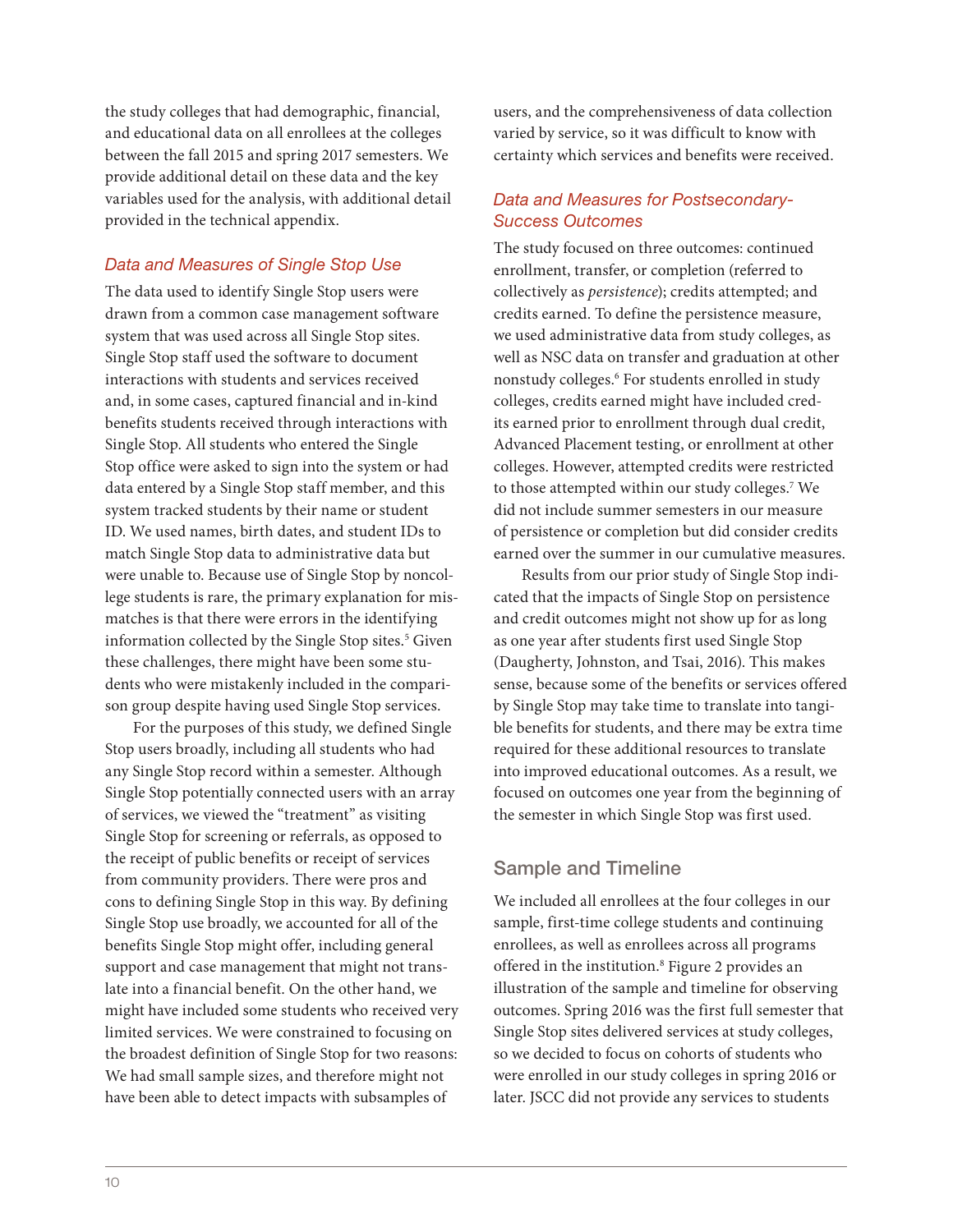FIGURE 2 Sample and Timeline



during the spring 2016 semester, so those students were not included in the sample until fall 2016. Our data included credits earned through spring 2017 and enrollment status for the fall 2017 semester. Because we needed to focus on outcomes at least one semester out from the first semester of treatment (i.e., one-year outcomes), we focused on a sample that included spring 2016 and fall 2016 enrollees across the four study colleges and defined treatment according to whether students used Single Stop within that first semester of access. We broke our sample into two cohorts of students: those enrolled in spring 2016 who had access when the sites first opened and students who were not enrolled in spring 2016 but were enrolled in fall 2016 and had access to Single Stop that semester.

# Approach to Identifying a Comparison **Group**

To be certain that differences in college-success outcomes were due to the use of Single Stop rather than other differences, we relied on a three-step analysis process, described briefly below. We provide additional detail on our methods in a technical appendix.

1. **We identified the key observable differences we wanted to account for.** It was important

to account for student-level factors that met two criteria: (1) the factors associated with whether students used Single Stop and (2) the factors associated with likelihood of success in college. We identified the five types of characteristics that we had access to in the data and that met both of these criteria: demographic data (e.g., gender, age), family makeup (e.g., whether a student reports having dependents), financial need (e.g., household income), prior academic achievement (e.g., high school GPA, credits earned), and enrollment characteristics (e.g., full-time or part-time enrollment).

2. **We created a weighted comparison group.**  Within each college and cohort, we identified students who used Single Stop within that first semester and students who did not use Single Stop in that semester, and we used the characteristics selected in step 1 to assign weights to each non–Single Stop user according to how similar these nonusers were to Single Stop users. A nonuser who looked very similar to Single Stop students received a weight close or equal to one, while a nonuser who looked very different received a weight close or equal to zero. Table 4 indicates that, after weighting, this new weighted comparison group had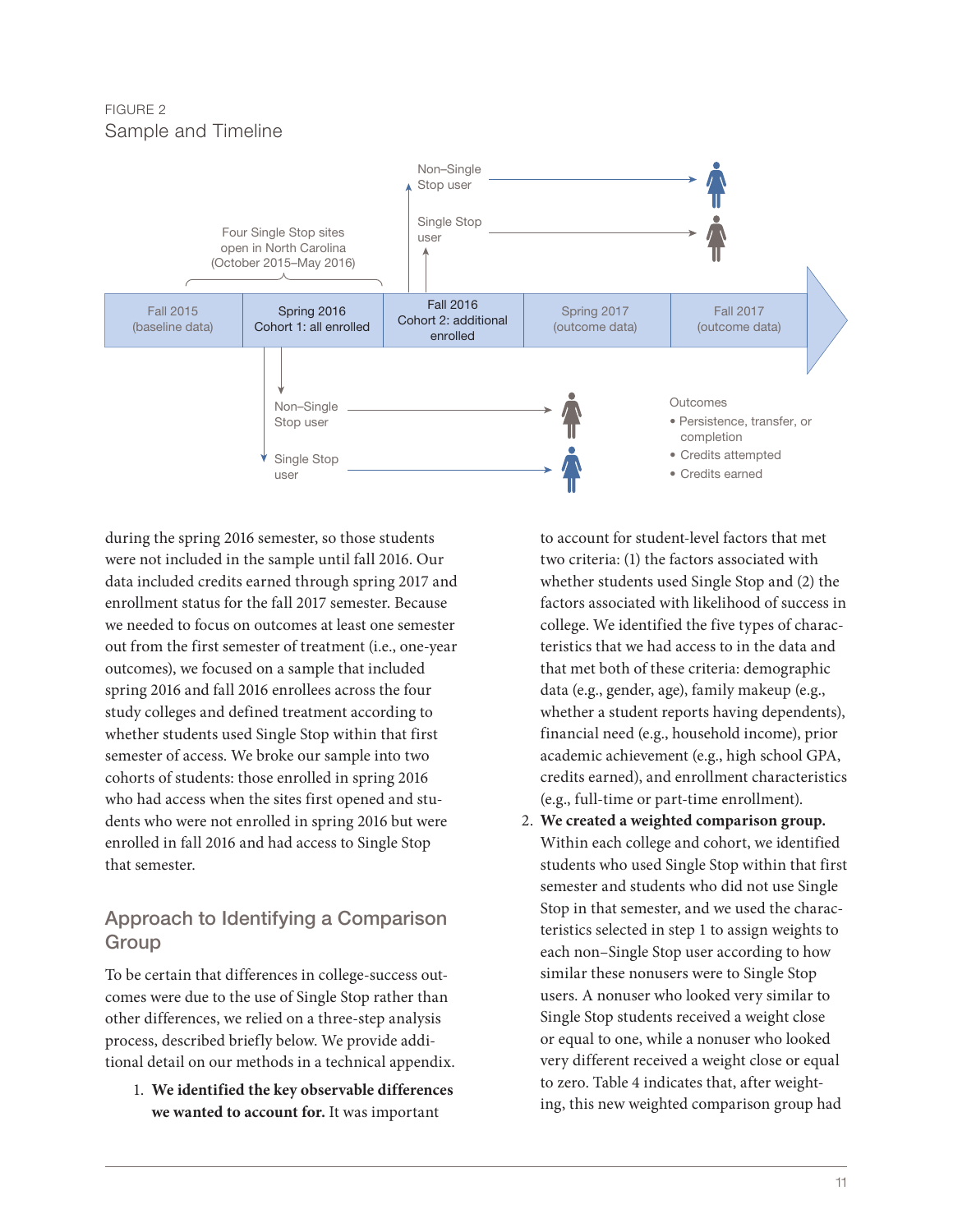#### TABLE 4 Characteristics of Single Stop Users Versus the Weighted Comparison Group Characteristic **Single Stop Users** Weighted Comparison Group Difference Student demographics Female 72.0% 68.4% 0.077

| Student demographics           |          |          |       |  |  |
|--------------------------------|----------|----------|-------|--|--|
| Female                         | 72.0%    | 68.4%    | 0.077 |  |  |
| Age                            | 29.8     | 28.8     | 0.092 |  |  |
| White                          | 24.7%    | 27.3%    | 0.060 |  |  |
| <b>Black</b>                   | 56.4%    | 54.9%    | 0.031 |  |  |
| Hispanic                       | 9.9%     | 10.4%    | 0.016 |  |  |
| Asian                          | 1.7%     | 1.8%     | 0.007 |  |  |
| Family makeup                  |          |          |       |  |  |
| Has dependent                  | 47.1%    | 45.9%    | 0.023 |  |  |
| Is dependent                   | 27.0%    | 28.5%    | 0.032 |  |  |
| Financial resources            |          |          |       |  |  |
| Financial aid receipt          | 87.5%    | 87.2%    | 0.006 |  |  |
| Annual household income        | \$18,275 | \$19,334 | 0.047 |  |  |
| Enrollment characteristics     |          |          |       |  |  |
| First time enrolled at college | 41.7%    | 42.9%    | 0.025 |  |  |
| Full time                      | 47.4%    | 47.1%    | 0.006 |  |  |
| Prior academic performance     |          |          |       |  |  |
| High school GPA                | 2.34     | 2.33     | 0.005 |  |  |
| Cumulative college GPA         | 2.43     | 2.43     | 0.006 |  |  |
| Cumulative credits attempted   | 21.2     | 20.2     | 0.035 |  |  |
| Cumulative credits earned      | 20.6     | 19.4     | 0.047 |  |  |
| One-year outcomes              |          |          |       |  |  |
| Cumulative credits attempted   | 42.1     | 39.2     | 0.098 |  |  |
| Cumulative credits earned      | 36.6     | 33.8     | 0.107 |  |  |
| Persistence                    | 49.8%    | 49.0%    | 0.017 |  |  |

NOTES: This table presents summary statistics for all enrollees in the spring 2016 and fall 2016 semesters, comparing students who used Single Stop in their first semester of access with students who did not use Single Stop in that same semester. The values in the Single Stop user and nonuser columns represent the percentage of students with a characteristic or characteristics of the average student, while differences are reported as standard errors. In the technical appendix, we provide tables of unweighted and weighted differences for the modified sample and weights developed for the credit analysis. We also provide baseline equivalence tables for each college, since the weighting was done within college and cohort. No differences were statistically significant.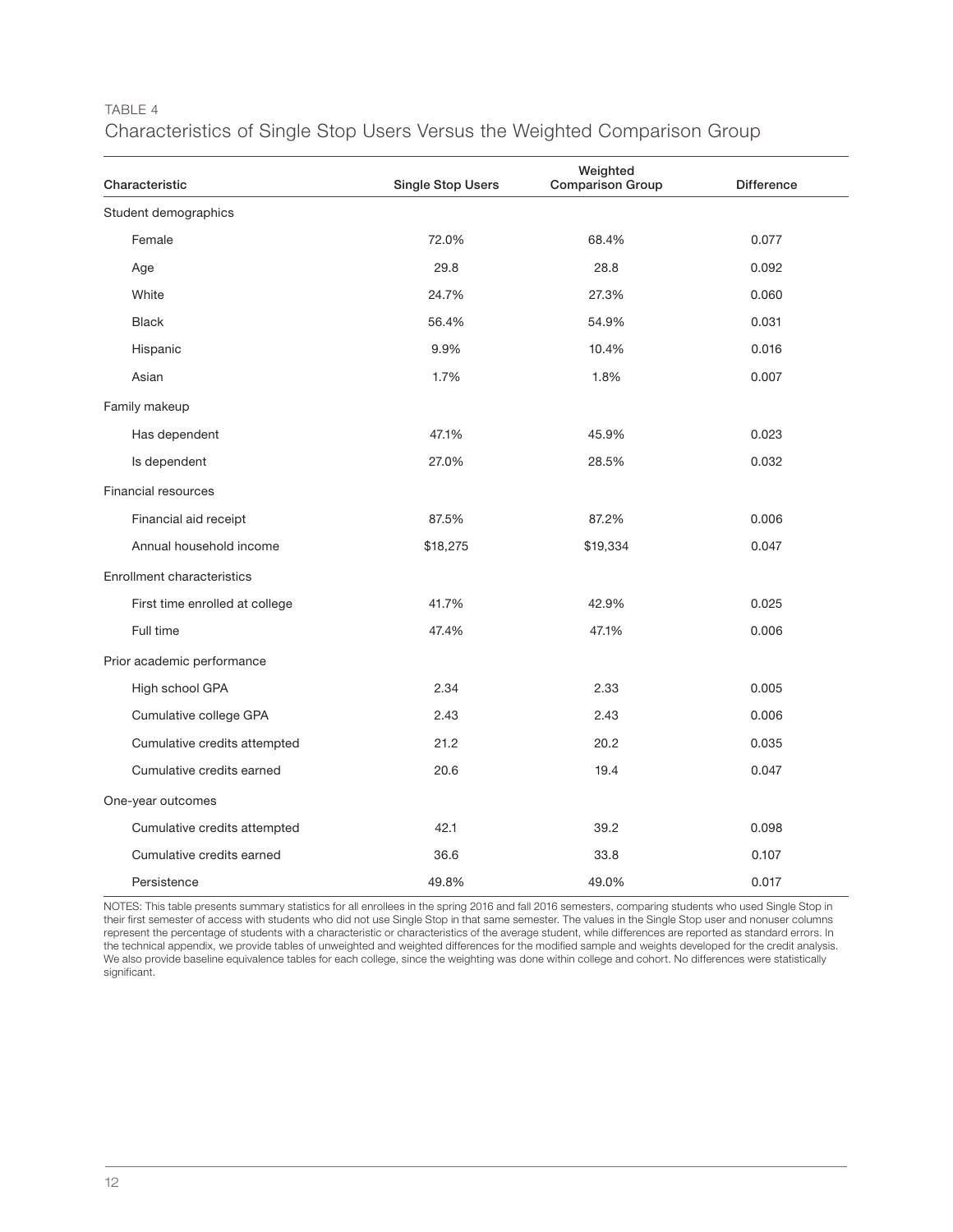characteristics that were very similar to Single Stop users, and the observable differences present in Table 3 were substantially reduced and were no longer statistically significant.

3. **We used a regression analysis to account for remaining differences.** Using data from Single Stop users and the weighted comparison group, we conducted a regression analysis to estimate the differences in persistence and credit accumulation. The regression analysis included all of the variables listed in Table 3, as well as college-by-cohort fixed effects to account for differences across colleges and over time. The "Results" section uses data derived from this regression analysis.

The hope is that this three-step process eliminated all differences between Single Stop students and comparison students, including the factors that were accounted for in the weighting and regression analysis and other unobservable differences that might have been important to determining Single Stop use and student success in college. Under this assumption, we were able to interpret that our results estimate the causal effect of Single Stop use on student persistence and credit accumulation.

#### Limitations to Our Approach

There were several limitations to our analysis worth highlighting. First, although our analytic strategy accounts for a range of observable differences between Single Stop users and nonusers, there may be some unobserved differences that we were not able to fully account for, and these might have biased our estimates. For example, we lacked comprehensive academic achievement data in terms of high school and college GPA, which could capture academic motivation. To the degree that students who sought out Single Stop were more motivated or academically prepared than their peers, they would have been more likely to stay in college even if they never received any benefits from using Single Stop. In addition, we were unable to account for other measures of financial resources beyond household income, such as levels of food or housing insecurity, or other financial resources available to students. To examine the

degree that students who faced the greatest financial constraints were the ones who made the effort to seek out Single Stop, we might have compared Single Stop users with more-advantaged peers, and we would expect these more-advantaged non–Single Stop users to be more successful in college.

Second, the lack of comprehensive data on offsite Single Stop use and the inability to merge some Single Stop records with administrative data likely led us to misclassify some Single Stop users as nonusers. In this case, we would be comparing Single Stop users with other students who actually did receive some Single Stop services, which might lead us to underestimate the true impact of Single Stop use.

Another limitation that may lead us to underestimate the effects of Single Stop's presence on a campus overall is that we focus on students' use of Single Stop in the first semester they had access to the services. We therefore include students who used Single Stop in later semesters in the comparison group. If the later use of Single Stop for these students delivered immediate impacts, it might have diluted the comparison. We adjust for this in the technical appendix and find that results were similar when accounting for these students.

It is also worth noting that we encountered small sample sizes, particularly for our estimates for individual colleges and student subgroups, which limited our ability to detect statistically significant impacts for subgroups and prevented us from being able to test directly for differences in findings across subgroups. Given that sites had just opened, they might have been serving relatively small numbers of students. As mentioned above, error-prone identifying data that prevented matching with administrative data and the underreporting of the use of Single Stop services provided off-site also diminished sample sizes.

Lastly, our focus on a limited set of short-term outcomes was not optimal. Although some Single Stop services may deliver immediate benefits to students, there may be a lag for other services, and it may take time for the benefits that students receive from Single Stop to translate into real changes in academic outcomes. In addition, it would be ideal to understand more about the benefits Single Stop delivers to students in terms of financial resources,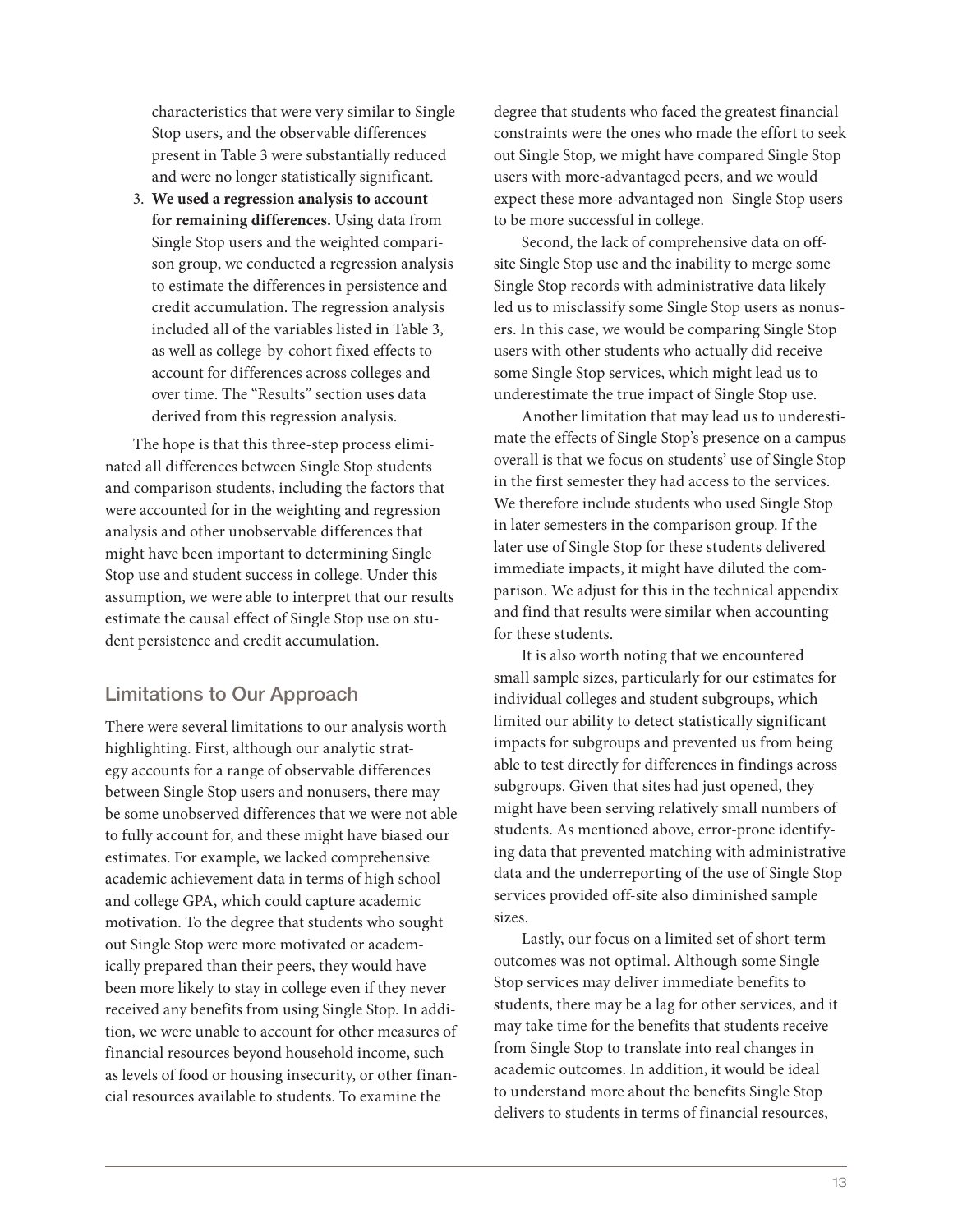in-kind benefits, and other types of support. However, the data on benefits receipt for Single Stop students were often self-reported and were not comprehensive, and we did not have data on benefits for the comparison group.

# **Results**

In this section, we summarize our findings regarding the impact of Single Stop on persistence and credit accumulation. We start by describing overall and college-specific findings for persistence and credit accumulation. We then describe subgroup estimates for student populations of particular interest. More-extensive findings are detailed in the technical appendix.

# Results for Persistence Were Not Statistically Significant

Overall, the findings for one-year persistence among Single Stop users across the four community colleges were small and not statistically significant (Figure 3). However, these pooled results masked substantial variation in results by college. Our exploratory college-level analysis indicated that the estimates for the impact of Single Stop at three colleges were positive (though not statistically significant).9 Findings were

#### FIGURE 3



Estimates of the Impact of Single Stop on Persistence over One Year

NOTES: The squares signify the estimates for Single Stop's impact, while the lines signify the confidence intervals. When the lines do not cross 0, we conclude that the estimated difference between Single Stop users and our comparison group is statistically significant.

negative and statistically significant for WTCC, indicating that persistence rates were approximately 8 percentage points lower for Single Stop users relative to their peers.

# Use of Single Stop Was Associated with an Increase in Credit **Accumulation**

Our estimates indicate that, within one year of Single Stop access, Single Stop users across the four colleges had attempted and earned more than one additional credit over a year, relative to similar students who did not use Single Stop (Figures 4 and 5). The exploratory college-specific results suggest that credit outcomes were particularly notable for JSCC, with nearly four additional credits earned by Single Stop users at JSCC relative to their peers, equal to at least one additional course (courses are typically three to four credit hours). Findings for NCC suggest that Single Stop students attempted and earned approximately one and a half additional credits, on average, although the estimate for earned credits is not statistically significant.

# Results Suggested Potentially Larger Benefits for Certain Types of Students

Single Stop's services may be particularly attractive to colleges as a tool to support certain subgroups of interest, such as adult learners or students from traditionally underrepresented racial/ethnic groups, so the impacts of Single Stop for these subgroups are of interest. In addition, the benefits of Single Stop services likely varied for students depending on family makeup, financial well-being, and other indicators of need, and it may be important for Single Stop sites to understand this variation to determine how best to target services.

Although we did not have sufficient numbers of students in our sample to test differences between subgroups, our exploratory analysis for key student subgroups suggests that there were large, statistically significant impacts for students who were older or claimed themselves as independent for purposes of financial aid reporting (Table 5). Estimates were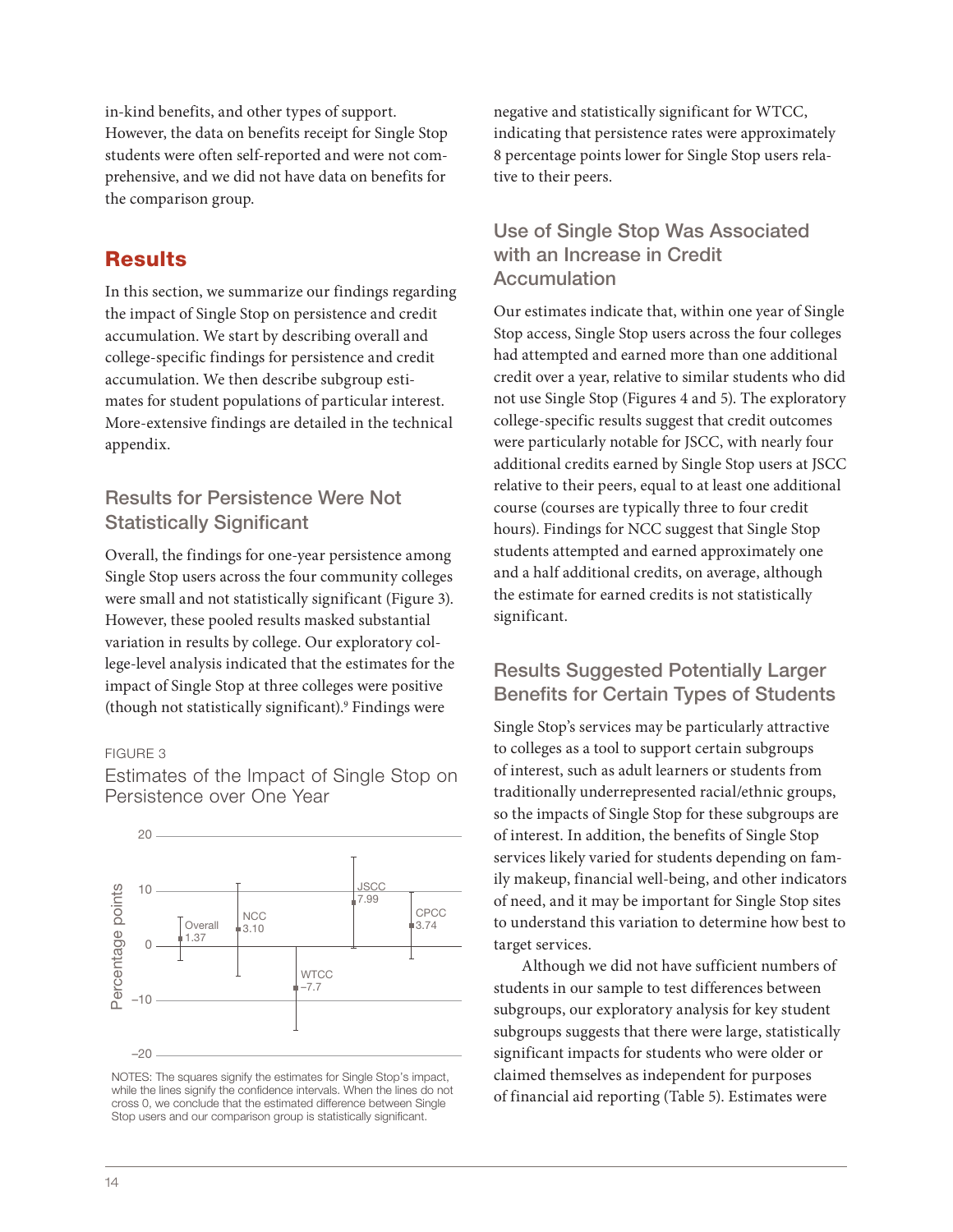#### FIGURE 4

Estimates of the Impact of Single Stop on Credits Attempted over One Year



NOTES: The squares signify the estimates for Single Stop's impact, while the lines signify the confidence intervals. When the lines do not cross 0, we conclude that the estimated difference between Single Stop users and our comparison group is statistically significant.

#### FIGURE 5

Estimates of the Impact of Single Stop on Credits Earned over One Year



NOTES: The squares signify the estimates for Single Stop's impact, while the lines signify the confidence intervals. When the lines do not cross 0, we conclude that the estimated difference between Single Stop users and our comparison group is statistically significant.

#### TABLE 5

#### Estimates of the Impact of Single Stop for Key Student Subgroups

| <b>Student Subgroup</b> | Persistence (%) | <b>Credits Attempted</b> | <b>Credits Earned</b> |
|-------------------------|-----------------|--------------------------|-----------------------|
| Younger $(≤25)$         | $-1.3$          | 0.100                    | 0.362                 |
| Older $(>25)$           | 4.1             | $2.025***$               | $1.638**$             |
| Is a dependent          | 1.9             | 0.752                    | 1.328                 |
| Is independent          | 5.4             | $1.480**$                | $1.517**$             |
| White                   | 0.8             | 1.073                    | 0.914                 |
| Nonwhite                | 2.2             | $1.234**$                | $1.185**$             |

NOTES: The numbers for persistence represent differences in persistence rates associated with use of Single Stop, while the credit estimates represent credit-hour unit differences associated with use of Single Stop.

\*\* *p* < 0.01; \*\*\* *p* < 0.001.

slightly larger and statistically significant for nonwhite students—but probably not meaningfully different from estimates for white students.

# Single Stop Can Offer Benefits to Students, but a Closer Look at Implementation and Context Would Be Useful

Overall, our findings suggest that Single Stop does have the potential to offer benefits to students. Across

the four colleges included in our study, we found an increase of 1.1 credits earned by Single Stop users. The average comparison student earned 14.3 credits over the year, meaning that an increase of 1.1 credits represents a 9 percent increase in credit accumulation relative to what students would have earned if they had not used Single Stop. Single Stop users at JSCC saw a particularly large increase in credit accumulation; these students earned 3.8 additional credits, which was equivalent to a 19 percent increase in credits earned over one year (based on an average of 20.3 credits earned by comparison students). Our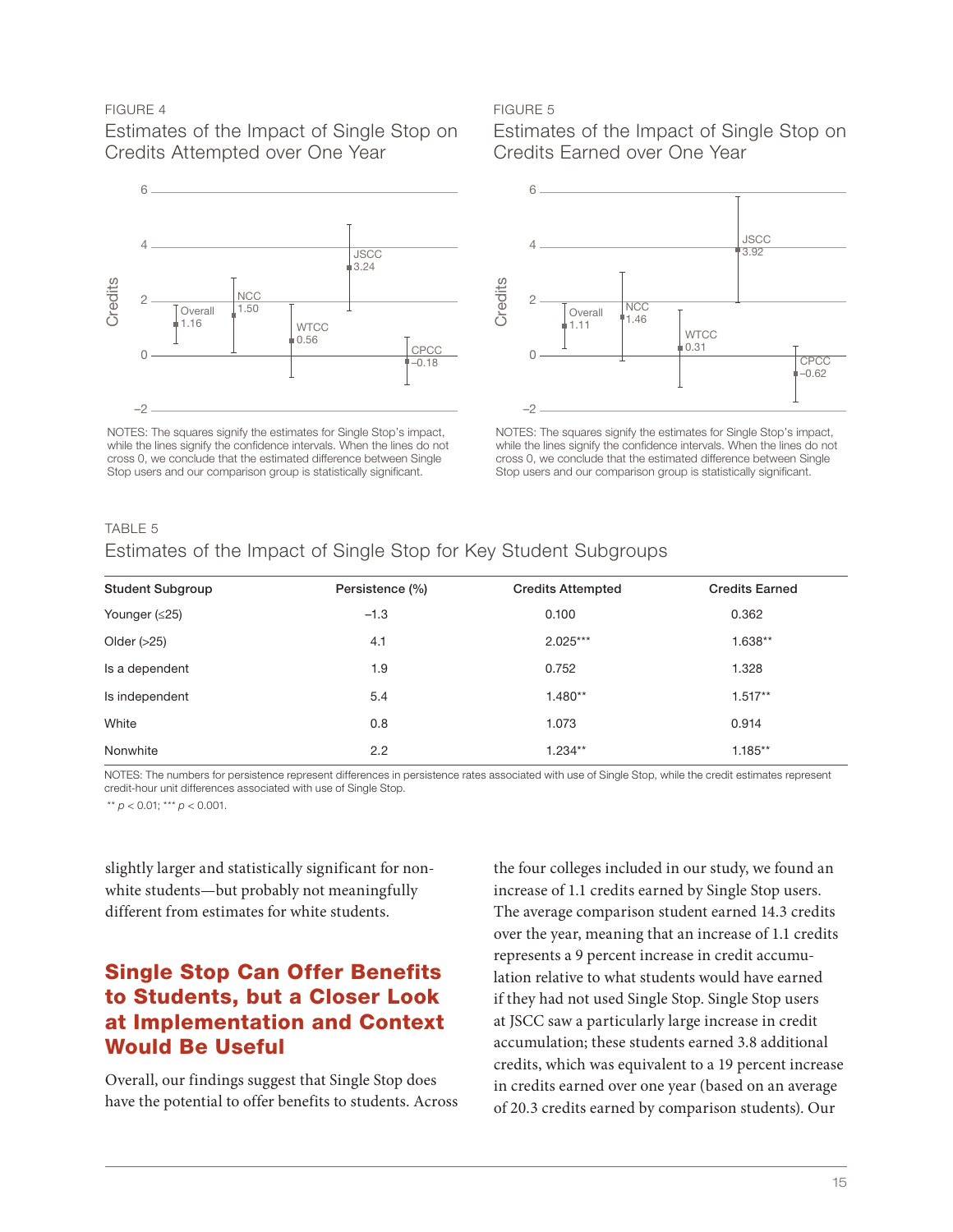Community colleges are increasingly interested in finding ways to attract and retain adult learners and improve outcomes for underrepresented minority groups, and our analysis suggests that Single Stop has the potential to benefit these students.

prior study found no overall impact of Single Stop on credits earned, but it did find some statistically significant impacts on credit accumulation of one to three credits per year for certain colleges (Daugherty, Johnston, and Tsai, 2016).

Similar to the prior study (Daugherty, Johnston, and Tsai, 2016), findings for student subgroups suggest that Single Stop might have the greatest potential to benefit students who are older and students who claim independent status for the purposes of financial aid. We found that Single Stop use was associated with an increase of 5 percentage points in persistence rates for independent students, which represents a 10 percent increase in one-year persistence rates relative to the comparison group's average one-year persistence rate of 49 percent. This is comparable to the impact on persistence found in the Opening Doors evaluation (Scrivener, Bloom, et al., 2008). Older, independent students might have been more likely to qualify for public benefits, so we anticipated that these students might have been the most likely to experience large benefits from using Single Stop. For Single Stop sites that are constrained in terms of resources, it may be wise to target services to these students, who are most likely to benefit. In addition, community colleges are increasingly interested in finding ways to attract and retain adult learners and improve outcomes for underrepresented minority groups, and our analysis suggests that Single Stop has the potential to benefit these students.

Despite this positive evidence, we did not find an overall statistically significant impact on persistence rates across the four colleges. It is important to note that other studies of effective wraparound supports interventions also found limited evidence of early impacts on persistence (e.g., Page et al., 2017; Scrivener, Bloom, et al., 2008); the large, positive impacts of these interventions did not materialize until longer-term outcomes were observed. We found that college-specific estimates for persistence varied widely. Estimates for three of the colleges were positive and similar to persistence estimates from our prior study (Daugherty, Johnston, and Tsai, 2016), though not statistically significant. At WTCC, persistence rates were more than 7 percentage points lower for Single Stop students relative to similar students who did not use Single Stop.

As noted in prior studies (Daugherty, Johnston, and Tsai, 2016; Goldrick-Rab, Broton, and Eisenberg, 2015), it is critical to understand how Single Stop is being implemented, because variation in implementation is likely to be related to the variation we found in our estimates of impact. The Single Stop site at WTCC served a much lower percentage of students relative to NCC or JSCC (1 percent versus 4 and 16 percent, respectively), suggesting that there might have been some differences in implementation. In addition, the Single Stop site at WTCC was closed at the end of the spring 2017 semester, suggesting that there might have been implementation challenges or issues with buy-in at the institution.<sup>10</sup> However, we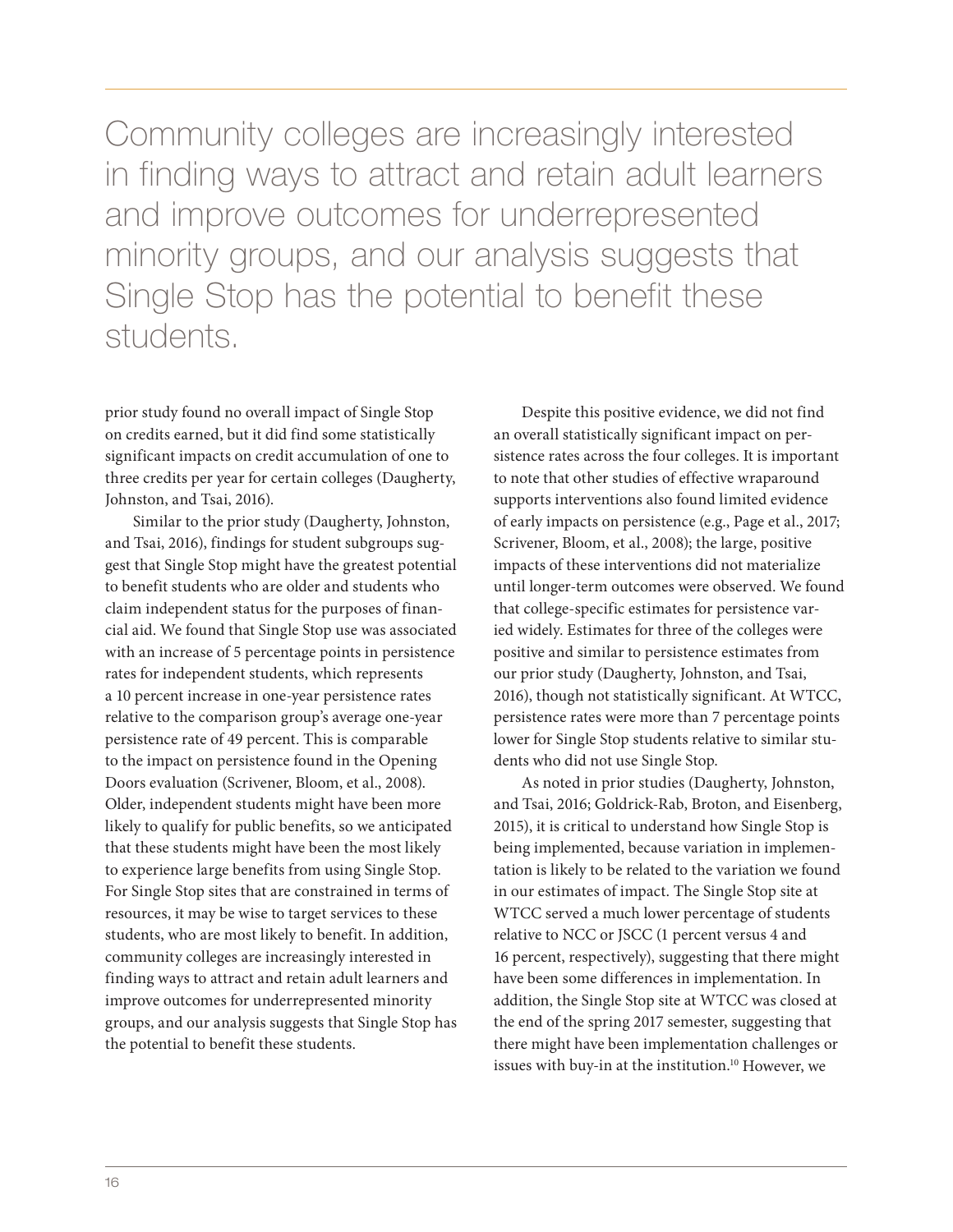did not collect data on implementation as part of this study, so we cannot speak to how implementation issues might have contributed to divergent results across colleges. In addition, the colleges differed in terms of student population and context, so it would have been difficult to pinpoint the role of implementation versus these other differences in driving differences in impact. Single Stop should continue to invest resources to better understand variation in implementation and use this information to target colleges that are committed to the implementation required to ensure effective sites and collect and share best practices for implementation.

Although Single Stop provided guidance and support to sites on data collection practices and encouraged staff to collect comprehensive data, sites had limited purview over data collection from community partners who provided many of the services; therefore, staff faced data limitations in tracking all of the students who received these services. In addition, it remained challenging for sites to comprehensively track benefits received. The study sites also

faced challenges with the collection of accurate identifying information, which might have been driven by the introduction of new software as the sites were first opened. These data limitations presented analytic challenges and might have led us to understate the impacts of Single Stop. Single Stop should continue to emphasize the importance of comprehensive and accurate data collection by Single Stop staff to ensure that institutions and Single Stop have the data needed to assess impacts.

# Online Appendix Available

For more information about our data and methods, please see Lindsay Daugherty and Tiffany Tsai, *A One-Stop Approach to Supporting the Nonacademic Needs of Community College Students: An Evaluation of Single Stop's Impact in North Carolina; Technical Appendix*, Santa Monica, Calif.: RAND Corporation, RR-2767/1-SSU, 2018, at [https://www.rand.org/pubs/](https://www.rand.org/pubs/research_reports/RR2767.html) [research\\_reports/RR2767.html.](https://www.rand.org/pubs/research_reports/RR2767.html)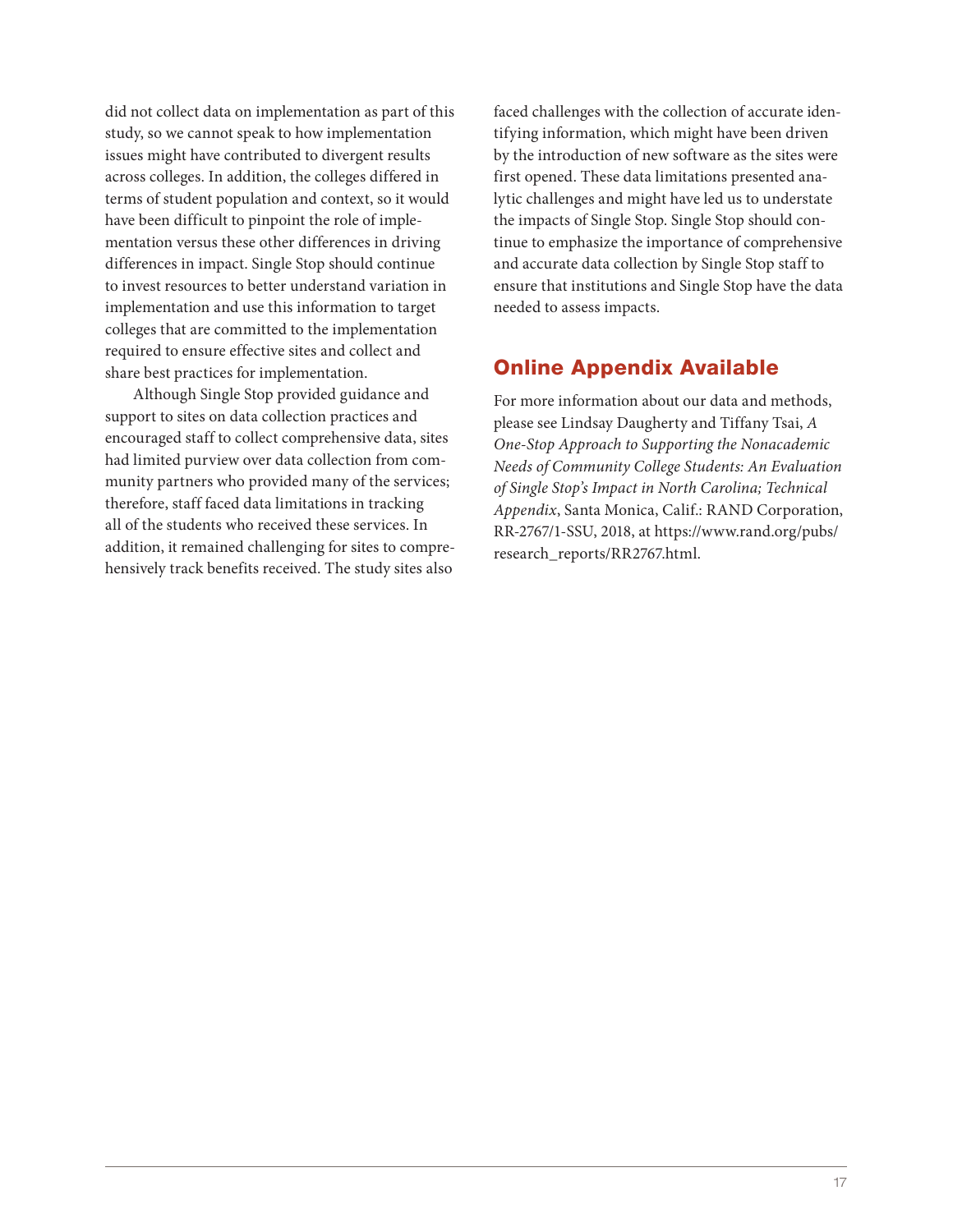# **Notes**

<sup>1</sup> Low-income households had annual incomes of \$32,000 or less, while annual incomes of high-income families were \$92,000 or more.

<sup>2</sup>*Unmet need* is the full cost of college attendance, including tuition, fees, and living expenses, less an estimate of what the student's family is able to pay based on income and other factors, less any grants and scholarships the student is offered.

3 Evidence from Goldrick-Rab, Broton, and Frank (2014) and conversations with Single Stop staff suggest that data collection processes and the comprehensiveness of data for services other than benefits screenings may vary across sites. Although referrals to community services are tracked comprehensively, receipt of tax services may or may not be comprehensively tracked in the data. As a result, variation in percentages across colleges may be driven by differences in service rates and the comprehensiveness of tracking.

4 NCC now also offers legal and financial services but was not offering them during the semesters studied.

5 Discussions with Single Stop staff suggested that many of the unmatched records were duplicates of students with correct identifying information elsewhere in the data. On-site staff encountered difficulty updating existing records in the software and created "dummy records" with intentionally incorrect identifying information. In this case, our data may capture

most Single Stop users, with mismatches being updates to other matched records.

6 According to the "Enrollment Coverage Workbook" (an Excel spreadsheet) that NSC regularly updates on its "Working with Our Data" webpage, the data covered 97 percent of all enrollment nationwide in fall 2016 and fall 2017, the period for the study. These data were pulled as of June 29, 2018 (NSC, 2018).

7 This difference in whether preenrollment credits were accounted for explains why credits earned may exceed credits attempted for some students.

8 We could not fully observe credits attempted and earned by students who transferred during the study period, because credit data are not included in NSC files. As a result, we limited our sample to exclude transfer students for the credit analysis. We provide more detail on this in the technical appendix.

9 We examine the pooled effects for these three still-operating sites in the technical appendix and find results that are statistically significant.

10 We provide overall estimates for the three colleges with sites that remain open in the appendix to inform future funding decisions.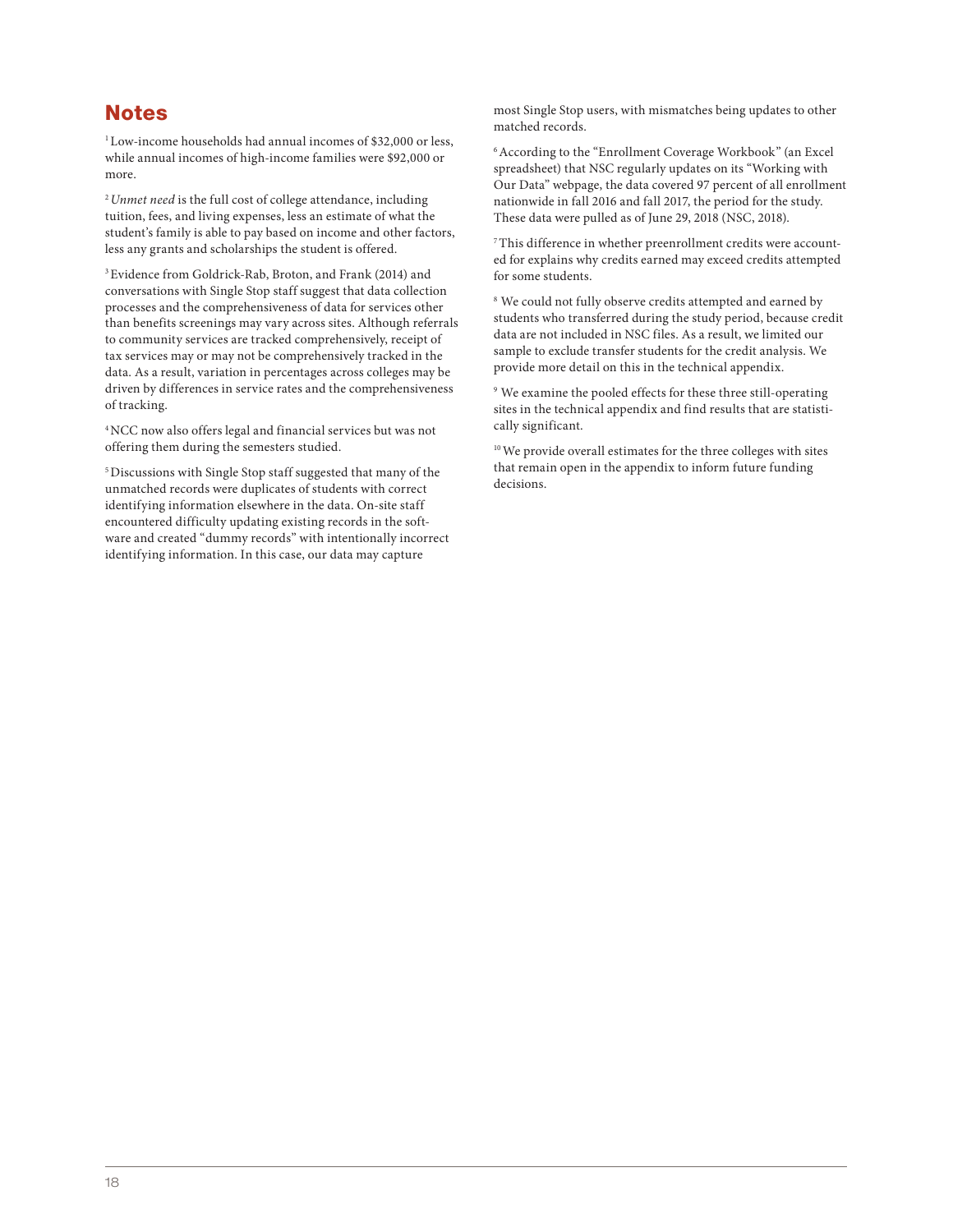### References

Avery, Christopher, *Evaluation of the College Possible Program: Results from a Randomized Controlled Trial*, Cambridge, Mass.: National Bureau of Economic Research, 2013.

Barr, Andrew C., and Benjamin L. Castleman, "Advising Students to and Through College: Experimental Evidence from the Bottom Line Advising Program," unpublished manuscript, 2016. As of August 30, 2016: https://www.bottomline.org/sites/default/files/

[Bottom%20Line%20Evaluation%20Report%2002\\_11\\_2016.pdf](https://www.bottomline.org/sites/default/files/Bottom%20Line%20Evaluation%20Report%2002_11_2016.pdf)

Brock, Thomas, and Lashawn Richburg-Hayes, *Paying for Persistence: Early Results of a Louisiana Scholarship Program for Low-Income Parents Attending Community College*, New York: MDRC, 2006.

Calahan, Margaret, and Laura Perna, *Indicators of Higher Education Equity in the United States: 45 Year Trend Report*, rev. ed., Washington, D.C., and Philadelphia, Pa.: Pell Institute for the Study of Opportunity in Education and University of Pennsylvania, Alliance for Higher Education and Democracy, 2015.

Castleman, B. L., and J. Goodman, "Intensive College Counseling and the Enrollment and Persistence of Low Income Students," *Education Finance and Policy*, Vol. 13, No. 1, 2018, pp. 19–41.

Clotfelter, C. T., S. W. Hemelt, and H. F. Ladd, "Multifaceted Aid for Low‐Income Students and College Outcomes: Evidence from North Carolina," *Economic Inquiry*, Vol. 56, No. 1, 2018, pp. 278–303.

Community College Research Center, *What We Know About Nonacademic Student Supports*, New York: Columbia University, Teachers College, 2013.

Daugherty, Lindsay, William R. Johnston, and Tiffany Tsai, *Connecting College Students to Alternative Sources of Support: The Single Stop Community College Initiative and Postsecondary Outcomes*, Santa Monica, Calif.: RAND Corporation, RR-1740- SSU, 2016. As of September 25, 2018: [https://www.rand.org/pubs/research\\_reports/RR1740.html](https://www.rand.org/pubs/research_reports/RR1740.html)

Gallagher, Robert P., *National Survey of Counseling Center Directors 2010*, Alexandria, Va.: International Association of Counseling Services, 2010.

Goldrick-Rab, Sara, Katharine Broton, and Daniel Eisenberg, *Hungry to Learn: Addressing Food and Housing Insecurity Among Undergraduates*, Madison: Wisconsin Hope Lab, 2015.

Goldrick-Rab, Sara, Katharine Broton, and Victoria M. Frank, *Single Stop USA's Community College Initiative: Implementation Assessment*, Madison: Wisconsin Hope Lab, 2014.

Goldrick-Rab, Sara, Jed Richardson, and Anthony Hernandez, *Hungry and Homeless in College: Results from a National Study of Basic Needs Insecurity in Higher Education*, Madison: Wisconsin Hope Lab, March 2017.

Guzman, Gloria G., *Household Income: 2016*, Washington, D.C.: U.S. Census Bureau, American Community Survey Brief, 2017.

Karp, Melinda Mechur, Lauren O'Gara, and Katherine L. Hughes, *Do Support Services at Community Colleges Encourage Success or Reproduce Disadvantage? An Exploratory Study of Students in Two Community Colleges*, New York: Columbia University, Teachers College, Community College Research Center, 2008.

National Student Clearinghouse, "Enrollment Coverage Workbook," Excel spreadsheet, data pulled June 29, 2018. As of June 29, 2018:

<https://nscresearchcenter.org/workingwithourdata/>

Nodine, T., L. Jaeger, A. Venezia, and K. R. Bracco, *Connection by Design: Students' Perceptions of Their Community College Experiences*, San Francisco, Calif.: WestEd, 2012.

Noel‐Levitz, LLC, *2013 Student Retention and College Completion Practices Report for Four*‐*Year and Two*‐*Year Institutions,* Cedar Rapids, Iowa, 2013. As of September 26, 2018: [https://www.ruffalonl.com/upload/Papers\\_and\\_Research/2013/](https://www.ruffalonl.com/upload/Papers_and_Research/2013/2013StudentRetentionPracticesReport.pdf) 2013StudentRetentionPracticesReport.pdf

NSC—*See* National Student Clearinghouse.

Page, Lindsay C., Stacy S. Kehoe, Benjamin L. Castleman, and Gumilang A. Sahadewo, "More than Dollars for Scholars: The Impact of the Dell Scholars Program on College Access, Persistence and Degree Attainment," *Journal of Human Resources*, December 5, 2017.

Radford, Alexandria Walton, Lutz Berkner, Sara C. Wheeless, and Bryan Shepherd, *Persistence and Attainment of 2003–04 Beginning Postsecondary Students: After 6 Years*, Washington, D.C.: U.S. Department of Education, National Center for Education Statistics, 2010.

Scrivener, Susan, and Jenny Au, *Enhancing Student Services at Lorain County Community College: Early Results from the Opening Doors Demonstration in Ohio*, New York: MDRC, 2007.

Scrivener, Susan, Dan Bloom, Allen J. LeBlanc, Christina Paxson, Cecilia Elena Rouse, and Colleen Sommo, A *Good Start: Two-Year Effects of a Freshman Learning Community Program at Kingsborough Community College*, New York: MDRC, 2008.

Scrivener, Susan, and Michael Pih, *Enhancing Student Services at Owens Community College: Early Results from the Opening Doors Demonstration in Ohio*, New York: MDRC, 2007.

Scrivener, Susan, Michael J. Weiss, Alyssa Ratledge, Timothy Rudd, Colleen Sommo, and Hannah Fresques, *Doubling Graduation Rates: Three-Year Effects of CUNY's Accelerated Study in Associate Programs (ASAP) for Developmental Education Students*, New York: MDRC, 2015.

Snyder, Thomas D., Cristobal de Brey, and Sally A. Dillow, *Digest of Education Statistics, 2016*, 52nd ed., Washington, D.C.: U.S. Department of Education, National Center for Education Statistics, 2018.

Wilkinson, Tracy, *ACT College Readiness Benchmark Attainment by Annual Family Income Level 2014*, Iowa City, Iowa: ACT, Inc., 2014. As of June 28, 2018:

[http://www.act.org/content/dam/act/unsecured/documents/](http://www.act.org/content/dam/act/unsecured/documents/Info-Brief-2014-22.pdf) Info-Brief-2014-22.pdf